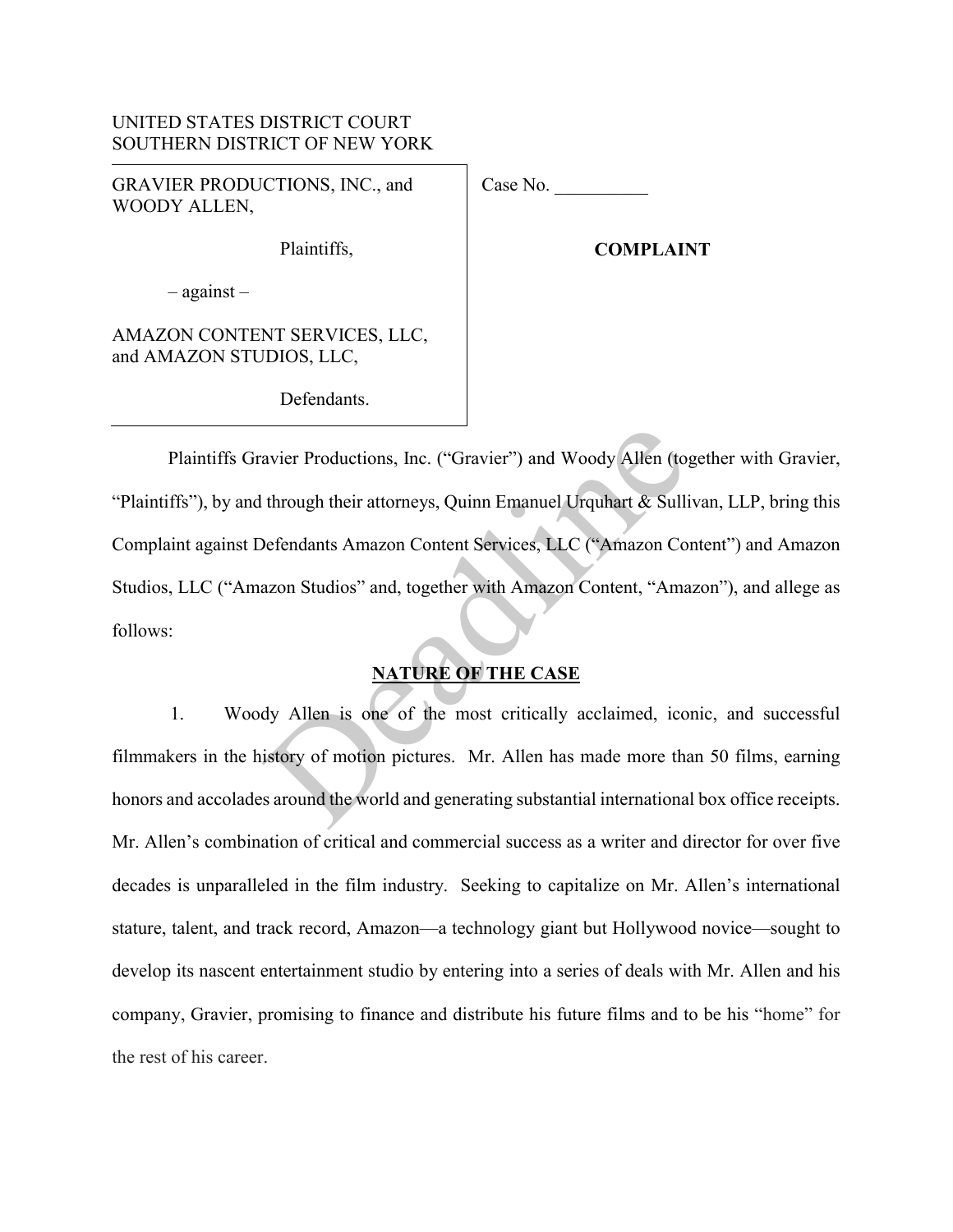2. In June 2018, however, Amazon backed out of the deals, purporting to terminate them without any legal basis for doing so, while knowing that its actions would cause substantial damage to Mr. Allen, Gravier, investors and the artists and crew involved in making the films. Amazon has tried to excuse its action by referencing a 25-year old, baseless allegation against Mr. Allen, but that allegation was already well known to Amazon (and the public) before Amazon entered into *four separate deals* with Mr. Allen—and, in any event it does not provide a basis for Amazon to terminate the contract. There simply was no legitimate ground for Amazon to renege on its promises.

3. Accordingly, Mr. Allen and Gravier bring this action for breach of contract, breach of the implied covenant of good faith and fair dealing, and unjust enrichment arising from Amazon Content's repudiation of the parties' Multipicture Acquisition Agreement and four individual motion picture license agreements.<sup>1</sup>

4. As detailed below, Amazon Content entered into the Allen Film Agreements in an effort to build and promote Defendants' film business through a highly-publicized association with Mr. Allen. In exchange for a grant of licenses to distribute at least four motion pictures written and directed by Mr. Allen (the "Allen Films"), Amazon Content agreed, among other things, to: (i) finance the Allen Films, (ii) make minimum guaranteed payments to Gravier totaling between \$68 and \$73 million, (iii) pay Gravier additional amounts based on the success of the Allen Films, and (iv) distribute the Allen Films widely. rdingly, Mr. Allen and Gravier bring this action for breaclant of good faith and fair dealing, and unjust enrichment a<br>on of the parties' Multipicture Acquisition Agreement<br>se agreements.<sup>1</sup><br>tailed below, Amazon Content en

5. Immediately after entering into the agreements, Mr. Allen and Gravier undertook to produce the first of the four Allen Films, titled *A Rainy Day in New York*. After Plaintiffs

 $\overline{a}$ 

<sup>&</sup>lt;sup>1</sup> As used herein, the term "MAA" means the Multipicture Acquisition Agreement; the "Single Picture Agreements" or "SPAs" means the four individual motion picture license agreements; and the "Allen Film Agreements" means the SPAs and the MAA collectively.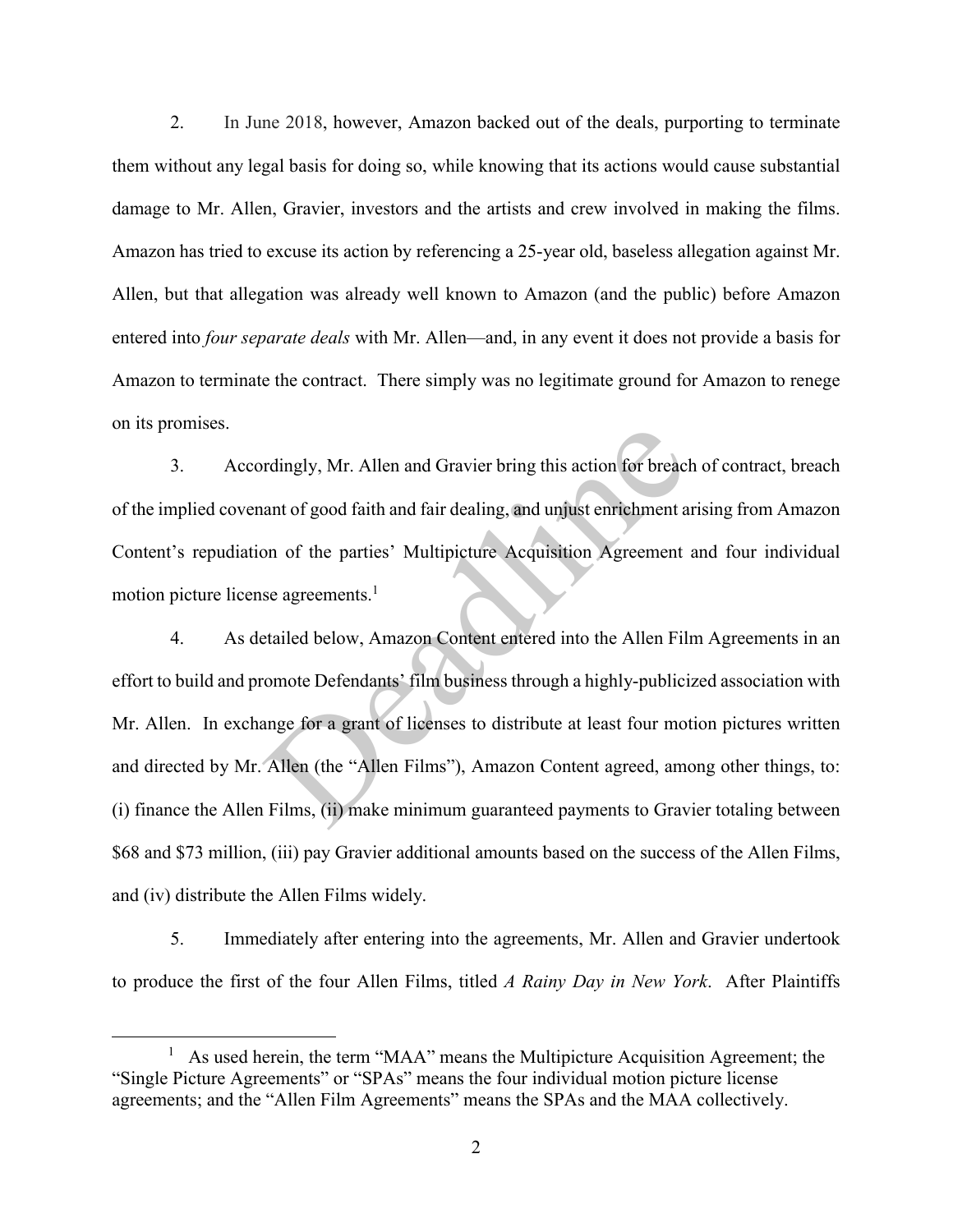completed the film—which was produced with Defendants' full knowledge—Amazon Content simply refused to make its guaranteed payment and purported to terminate the Allen Film Agreements in their entirety.Defendants knew full well that Amazon Content had no valid basis in law or fact for its purported termination. Despite repeated requests from Plaintiffs, Defendants have not identified any provision in any of the Allen Film Agreements giving Amazon Content the right to terminate—and, in fact, no such provision exists. In short, after Defendants used Mr. Allen to promote and build Amazon Studios' standing as a full-fledged film studio, they discarded him, repudiated the Allen Film Agreements, and refused to honor their commitments to him or Gravier.

## **THE PARTIES**

6. Gravier is a corporation organized and existing under the laws of the State of New York, with its principal place of business in New York, New York. THE PARTIES<br>
THE PARTIES<br>
ier is a corporation organized and existing under the laws<br>
pal place of business in New York, New York.<br>
Allen is an individual citizen and resident of New York, Ne<br>
ravier.<br>
zon Content is a lim

7. Mr. Allen is an individual citizen and resident of New York, New York. Mr. Allen is the President of Gravier.

8. Amazon Content is a limited liability company organized and existing under the laws of the State of Delaware, with its principal place of business in Santa Monica, California.

9. Amazon Studios is a limited liability company organized and existing under the laws of the State of California, with its principal place of business in Santa Monica, California.

#### **JURISDICTION AND VENUE**

10. This Court has subject matter jurisdiction pursuant to 28 U.S.C. § 1332 because there is complete diversity of citizenship between Plaintiffs and Defendants and the amount in controversy exceeds \$75,000.00, exclusive of interest and costs.

11. This Court has personal jurisdiction over Amazon Content because Amazon Content "consent[ed] to the [] jurisdiction and venue of the federal [] courts located in New York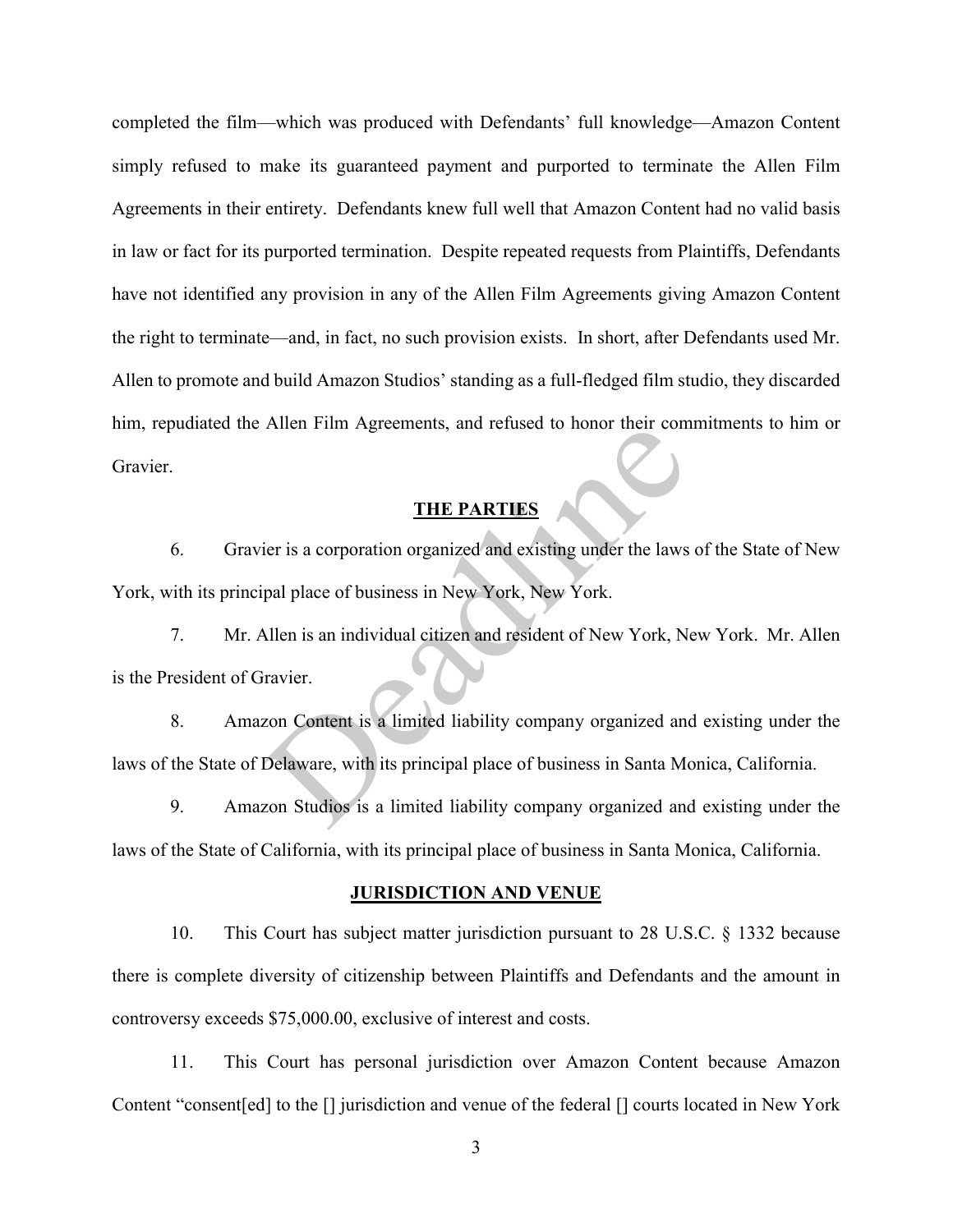County, New York with respect to any claims, suits or proceedings arising out of or in connection with [the Allen Film] Agreement[s]." *See* MAA ¶ 9(k); SPAs ¶ 25(iv). This Court has personal jurisdiction over both Defendants because they have substantial, continuous, and systematic contacts with the State of New York and have availed themselves of the privilege of conducting activities in the State, including by transacting business within the State and contracting to supply goods or services in the State. In addition, Defendants have committed the acts giving rise to this action in this District, including by contracting with Plaintiffs, who are located in this District, promising to distribute Plaintiffs' films in this District, and breaching contracts with Plaintiffs, causing injury within this District.

12. Venue is proper in this District under 28 U.S.C. § 1391 because a substantial part of the events or omissions giving rise to this litigation occurred in this District, because Defendants are subject to personal jurisdiction within New York, and because the parties to the Allen Film Agreements "consent[ed] to the [] jurisdiction and venue of the federal [] courts located in New York County, New York with respect to any claims, suits or proceedings arising out of or in connection with [the Allen Film] Agreement[s]." *See* MAA ¶ 9(k); SPAs ¶ 25(iv). In this District.<br>
In this District.<br>
In this District.<br>
In this District.<br>
In this District.<br>
In this District.<br>
In this District under 28 U.S.C. § 1391 becaus<br>
Is because the particular set of the particular<br>
In the U ju

#### **WOODY ALLEN'S ICONIC CAREER AS A FILM WRITER AND DIRECTOR**

13. Woody Allen is a world-renowned filmmaker. His historic career has earned him international recognition, commercial success, and critical acclaim. He began his career in the 1950s, writing comic material and scripts for television and publishing several books of short humor pieces. By the 1960s, Mr. Allen had achieved major success in television and also as a stand-up comedian.

14. Mr. Allen then turned his focus to motion pictures, working as a writer, director, and actor. In all, Mr. Allen has written and/or directed more than 50 feature films, including such iconic works as *Annie Hall*, *Take the Money and Run*, *Bananas*, *Love and Death*, *Manhattan*,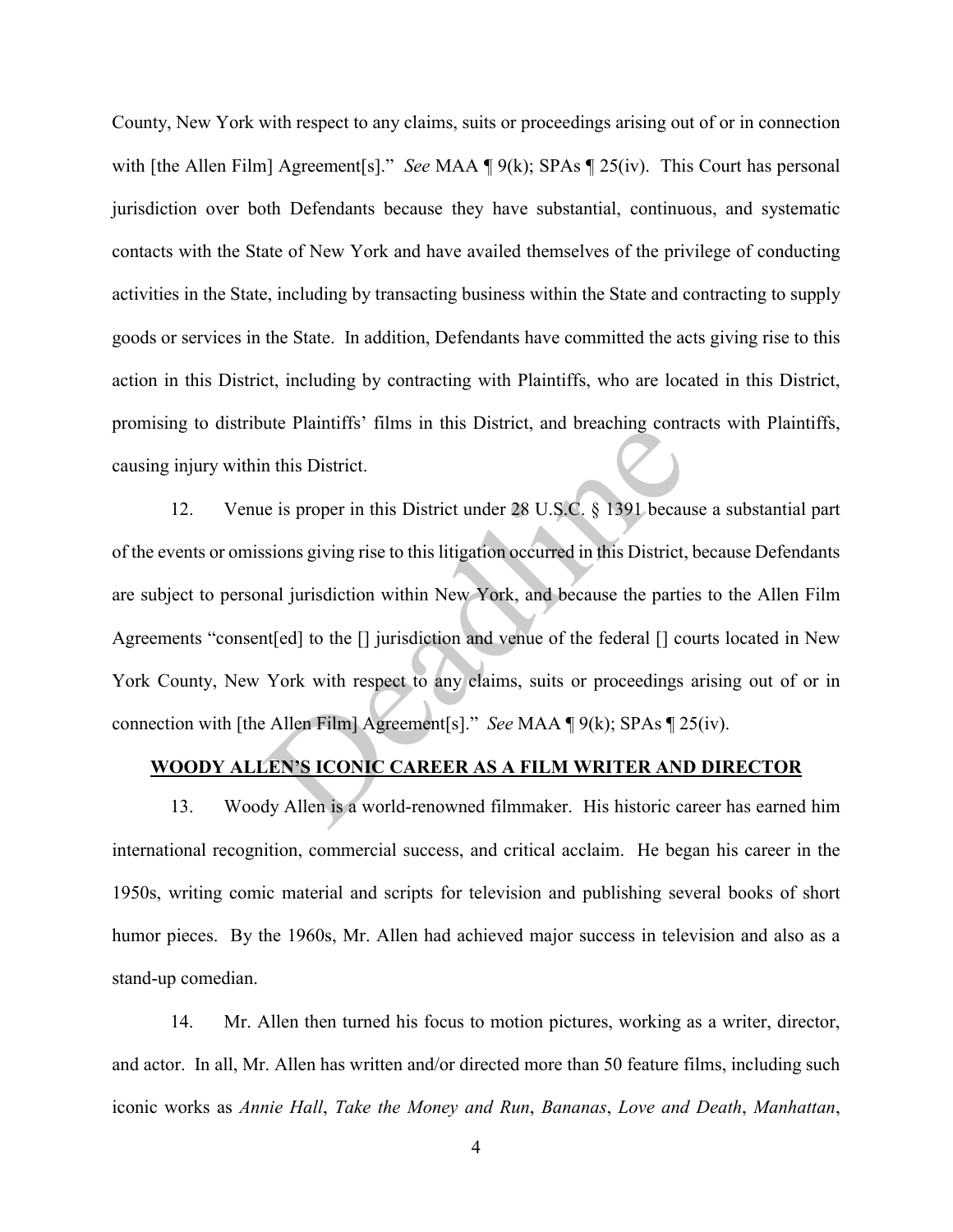*Crimes and Misdemeanors*, *Hannah and Her Sisters*, *Match Point*, *Midnight in Paris*, and *Blue Jasmine*. Mr. Allen's films have generated more than \$1.25 billion in worldwide box office receipts.

15. Mr. Allen has won numerous awards, honors, and accolades for his work. He personally has been nominated for 24 Academy Awards and won four times: Best Original Screenplay for *Annie Hall* (1977), *Hannah and Her Sisters* (1986), and *Midnight in Paris* (2011), and Best Director for *Annie Hall*, which also won Best Picture. Mr. Allen's awards include a Career Golden Lion at the Venice Film Festival in 1995; the Lifetime Achievement Award from the Directors Guild of America in 1996; the BAFTA Fellowship in 1997; the Honorary Palme d'Or at the Cannes Festival in 2002; and the Golden Globe Cecil B. DeMille Award in 2014. Many actors also have won prestigious awards for their roles in Mr. Allen's films, including Diane Keaton, Cate Blanchett, Penelope Cruz, Dianne Wiest, and Mira Sorvino, each of whom won an Academy Award for either Best Actress or Best Supporting Actress for her performance. at the Ventee Finit Festival In 1995, the Enettine Achieved of America in 1996; the BAFTA Fellowship in 1997; the H<br>val in 2002; and the Golden Globe Cecil B. DeMille Aw<br>on prestigious awards for their roles in Mr. Allen's

16. In 2001, Mr. Allen founded Gravier to serve as the production company for his films. Gravier's films have achieved substantial commercial and critical success. Since 2001, Gravier has produced 12 films, including *Midnight in Paris*, *Vicky Cristina Barcelona*, and *Blue Jasmine*. Gravier's films have generated more than \$625 million in worldwide box office receipts and earned numerous Academy Award, BAFTA, and Golden Globe nominations and awards.

#### **DEFENDANTS SEEK TO LAUNCH A FILM DISTRIBUTION COMPANY**

17. Amazon Content and Amazon Studios are both wholly-owned subsidiaries of Amazon.com, Inc. ("Amazon.com"), which was founded in 1994 as an online bookstore. Amazon.com later expanded into selling a broad range of goods online to consumers and, in 2006, began offering third-party television shows and films for online viewing through its website. In 2010, Amazon.com founded Amazon Studios to develop television shows and movies. Amazon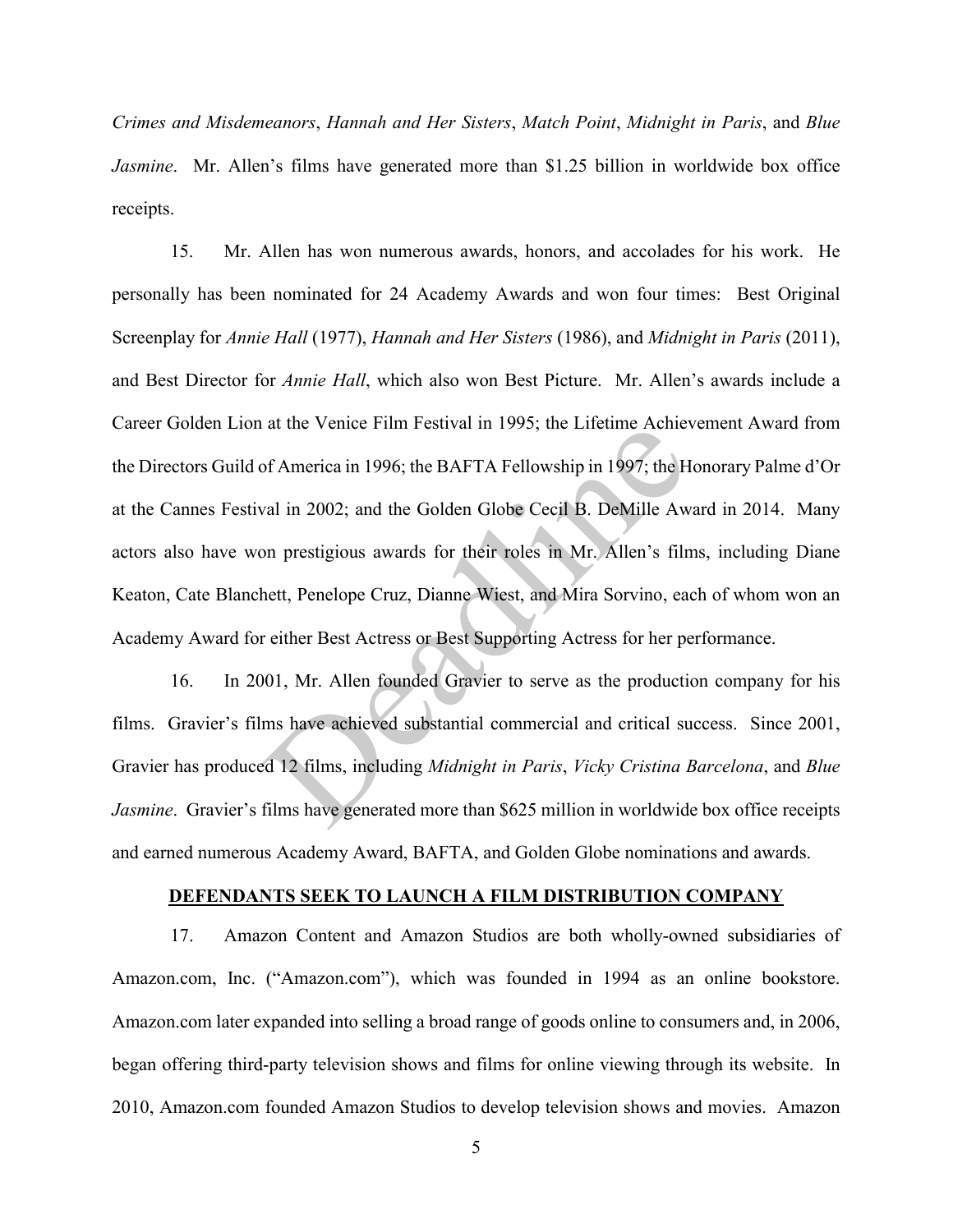Studios began merely as a website that allowed the general public to upload scripts and sample movies, and to vote on each other's works. Lacking the ability to produce or distribute films on its own, Amazon Studios entered into an exclusive first-look deal with Warner Bros. for the potential production of motion pictures from among the works submitted to its website.

18. Amazon Studios began to distribute some television programs in 2010. In December 2014, it entered into a deal with Mr. Allen to finance a program titled *Crisis in Six Scenes* for its fledgling streaming service. The series generated significant publicity due to Mr. Allen and the talent appearing in the series, such as Miley Cyrus, Rachel Brosnahan, and Elaine May. However, by 2015 Amazon Studios still had not produced or theatrically distributed a single original motion picture.

19. In 2015, Amazon.com, Amazon Studios, and Amazon Content embarked on an effort to develop a full-fledged motion picture studio, announcing that Amazon Studios wanted to "expand[ its] production efforts into feature films" with a "goal [] to create close to 12 movies a year" and to be "synonymous with films that amaze, excite, and move [Amazon.com's and Amazon Studios'] fans, wherever customers watch." *See* January 19, 2015 Press Release, "Amazon to Produce Original Movies for Theaters, Prime Instant Video" (*available at*  http://phx.corporate-ir.net/phoenix.zhtml?c=176060&p=irol-newsArticle&ID=2008551). appearing in the series, such as whiey Cyrus, Kacher BR<br>2015 Amazon Studios still had not produced or theatrically<br>ure.<br>115, Amazon.com, Amazon Studios, and Amazon Conte<br>ull-fledged motion picture studio, announcing that A

20. Amazon Studios, in conjunction with Amazon Content, sought to launch its motion picture studio by agreeing to a deal with Mr. Allen and capitalizing on an association with the world-renowned filmmaker. In February 2016, Defendants entered into their first film deal with Mr. Allen and Gravier by acquiring rights to distribute Mr. Allen's film *Café Society*, with Lionsgate Entertainment acting as a sub-distributor because Defendants did not have the ability to distribute a film theatrically at that time. Only one month later, in March 2016, *Café Society* was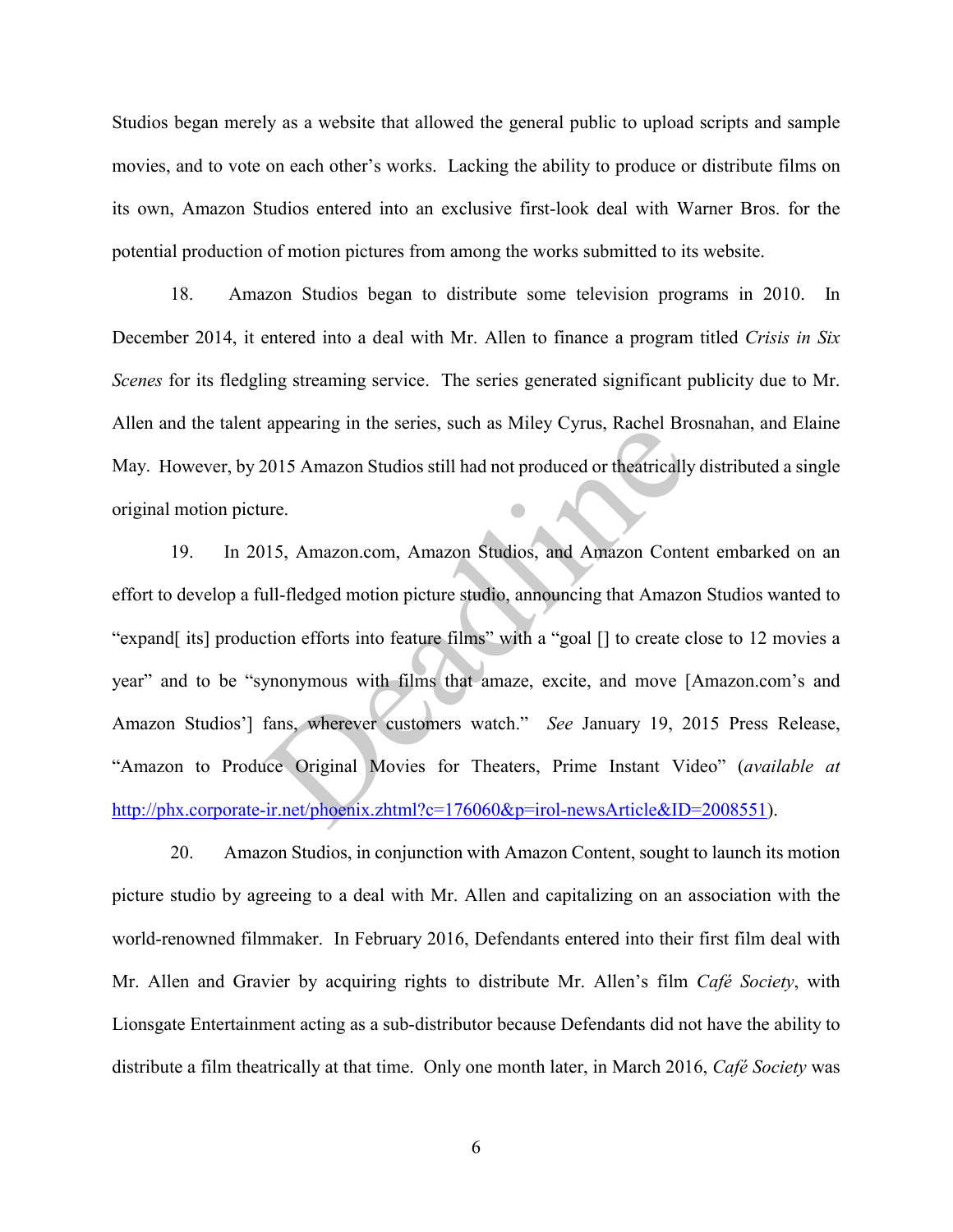selected to open the 2016 Cannes Film Festival. *Café Society* proved to be a critical success and generated approximately \$44 million in worldwide box office receipts. Defendants' association with Mr. Allen and the success of *Café Society* jump-started Amazon Studios' nascent film business, generating both revenue and significant publicity and goodwill. For example, a May 11, 2016 article in the Los Angeles Times called the selection of *Café Society* to open the Cannes Film Festival "a landmark moment for Amazon and the man driving its ambitions to make entertainment a major draw to its Internet commerce site." *See* "How Amazon's Hollywood chief scored a landmark deal with Woody Allen," Los Angeles Times, May 11, 2016 (*available at*  http://www.latimes.com/entertainment/envelope/cotown/la-et-ct-amazon-roy-price-20160510 snap-story.html). Amazon Studios and Amazon Content have since continued to benefit from their role as a distributor of *Café Society* and their association with Mr. Allen and Gravier.

21. As *Café Society* was beginning its successful worldwide release, on July 22, 2016, Amazon Content and Gravier entered into their second film deal, for the Mr. Allen-written and directed film, *Wonder Wheel*. As part of their effort to grow and legitimize Amazon Studios' film business, Defendants decided to release *Wonder Wheel* domestically as Amazon Studios' first selfdistributed film. To generate publicity for Amazon Studios, Defendants trumpeted the deal, announcing on July 27, 2017 that, starting with the December 2017 release of *Wonder Wheel*, Amazon Studios finally would become its own self-distributing film company. *See* "Amazon Moves Into Self-Distribution With Woody Allen's 'Wonder Wheel,'" Variety, July 27, 2017 (*available at* [https://variety.com/2017/film/markets-festivals/amazon-self-distribution-woody](https://variety.com/2017/film/markets-festivals/amazon-self-distribution-woody-allen-wonder-wheel-1202508413/)allen-wonder-wheel-1202508413/)*.* Defendants' ability to launch their standalone film business with a film written and directed by Mr. Allen generated tremendous publicity for Defendants. Immediately and Management Constrainers (May 11, 2<br>
<u>com/entertainment/envelope/cotown/la-et-ct-amazon-roy-</u><br>
mazon Studios and Amazon Content have since continued<br>
of *Café Society* and their association with Mr. Allen an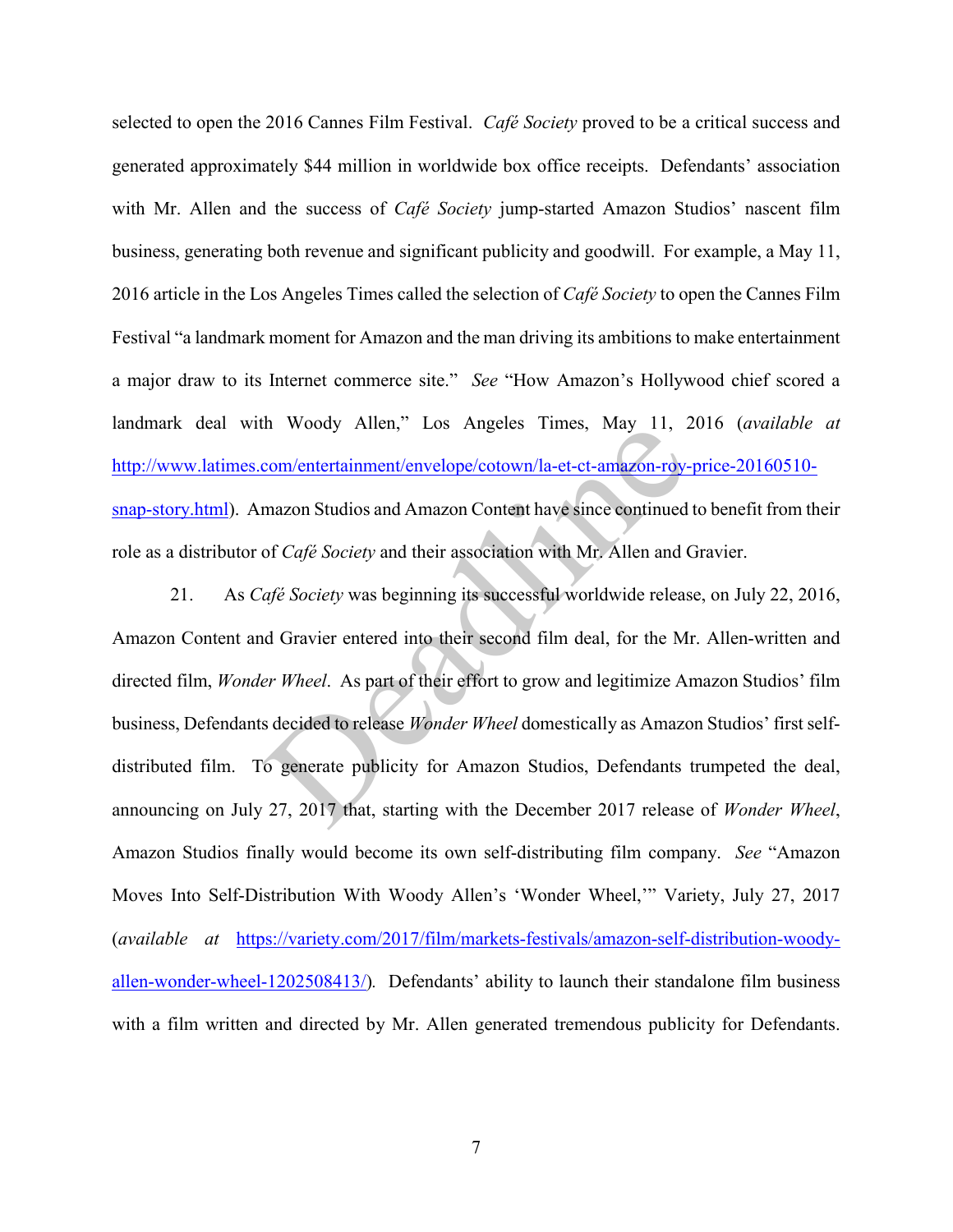*Wonder Wheel* also was selected for the opening night of the New York Film Festival, which garnered further publicity for Defendants.

22. Defendants' association with Mr. Allen, and the prestige generated by that association, were critical in quickly establishing Amazon as a legitimate player in Hollywood. The goodwill and notoriety from their highly-publicized relationship with Mr. Allen and Gravier were substantial factors in Defendants' successful establishment of their film business, which increased the value of the companies and generated significant revenue. Amazon Studios and Amazon Content promoted their association with Mr. Allen and Gravier, and their related ability to distribute prestigious films theatrically, as a hallmark of Amazon Studios' brand identity and business model, and as an instrumental component in distinguishing Amazon Studios from competitors.

### **THE PARTIES ENTER INTO AGREEMENTS GRANTING AMAZON CONTENT EXCLUSIVE LICENSES TO FOUR ALLEN FILMS**

23. Prior to entering into a relationship with Defendants, Mr. Allen had successfully and independently financed and produced his and Gravier's films for more than 20 years. To induce Mr. Allen and Gravier to abandon their successful practice and enter into a multi-picture relationship with Defendants, Defendants promised long-term, guaranteed financial, promotional, and distribution commitments for Mr. Allen and Gravier's films, including a commitment to a robust theatrical release for each of the Allen Films. Specifically, the then head of Amazon Studios, Roy Price, urged Mr. Allen and Gravier to cut ties with their long-standing financial backers, and told Mr. Allen that Defendants wanted to be the "home" for Mr. Allen's films for the remainder of his career and that Amazon Studios would release all Mr. Allen's future films. In reliance on these commitments, Mr. Allen and Gravier severed ties with existing, long-standing inen association whil Mr. After and Gravier, and the<br>s films theatrically, as a hallmark of Amazon Studios'<br>d as an instrumental component in distinguishing Am<br>ENTER INTO AGREEMENTS GRANTING AMAZ<br>EXCLUSIVE LICENSES TO FOUR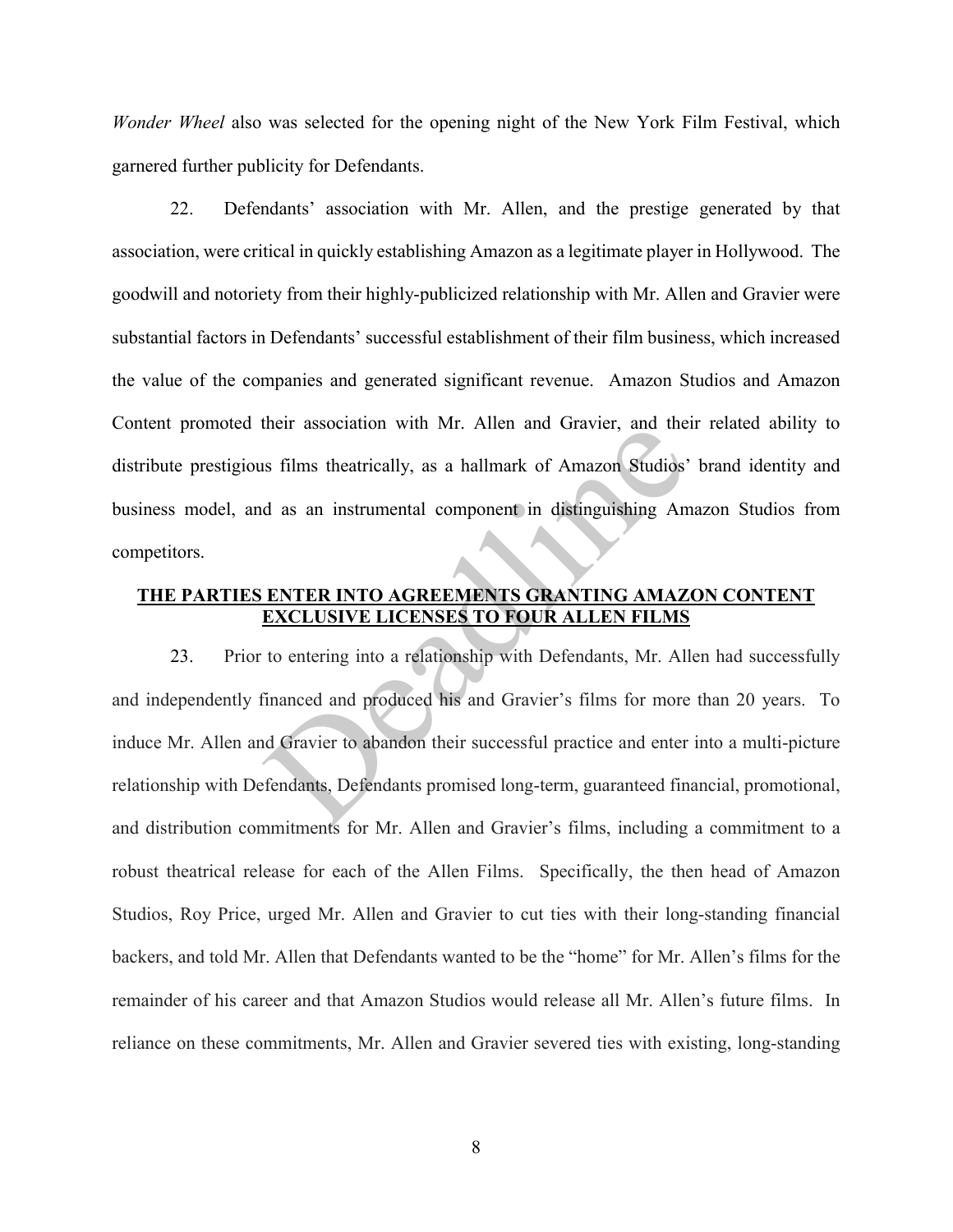financial backers, who would have been willing to continue financing Mr. Allen and Gravier's films.

24. As of August 29, 2017, Gravier, Mr. Allen, and Amazon Content entered into the Multipicture Acquisition Agreement. *See* Ex. A (MAA). The purpose of the MAA was for Gravier to "grant certain exclusive rights in the United States and Canada to two theatrical feature films by Woody Allen . . . and certain exclusive, worldwide rights to the next two films filmed by Allen." MAA, Preamble. Gravier also granted Amazon Content "options [] to acquire two further films filmed by Allen on a worldwide basis, for six films total." *Id*. In connection with entering into the MAA, Mr. Price called Mr. Allen "one of the most dynamic and compelling filmmakers of our time," and stated that he was "excited to further [Amazon Studios'] content development slate with Woody's high-quality and engaging works." a worldwide basis, for six films total. The income<br>called Mr. Allen "one of the most dynamic and compellint<br>the was "excited to further [Amazon Studios"] content dev<br>ty and engaging works."<br>information and belief, as Defe

25. Upon information and belief, as Defendants had done with *Café Society* and *Wonder Wheel*, Defendants intended to release the Allen Films under the Amazon Studios name, while executing the MAA in the name of Amazon Content.

26. Pursuant to the MAA, Gravier "license[d] two Picture[s]" to Amazon Content for domestic release in 2018 and 2019 (the "2017 Allen Film," a/k/a *Rainy Day in New York*, and the "Untitled 2018 Allen Film," respectively) "on the terms set forth in the [SPAs]" as modified by the MAA. *See* MAA ¶ 4.

27. On the effective date of the MAA, August 29, 2017, *A Rainy Day in New York* and the Untitled 2018 Allen Film each were "deemed to be licensed pursuant to a new agreement … on the same form as the [parties' prior] Wonder Wheel Agreement, but with the changes set forth [in the MAA]." MAA ¶ 1. Each of these new agreements—the "Rainy Day Agreement" and "2018 Allen Film Agreement"—constitutes "an independent, standalone agreement, and all of the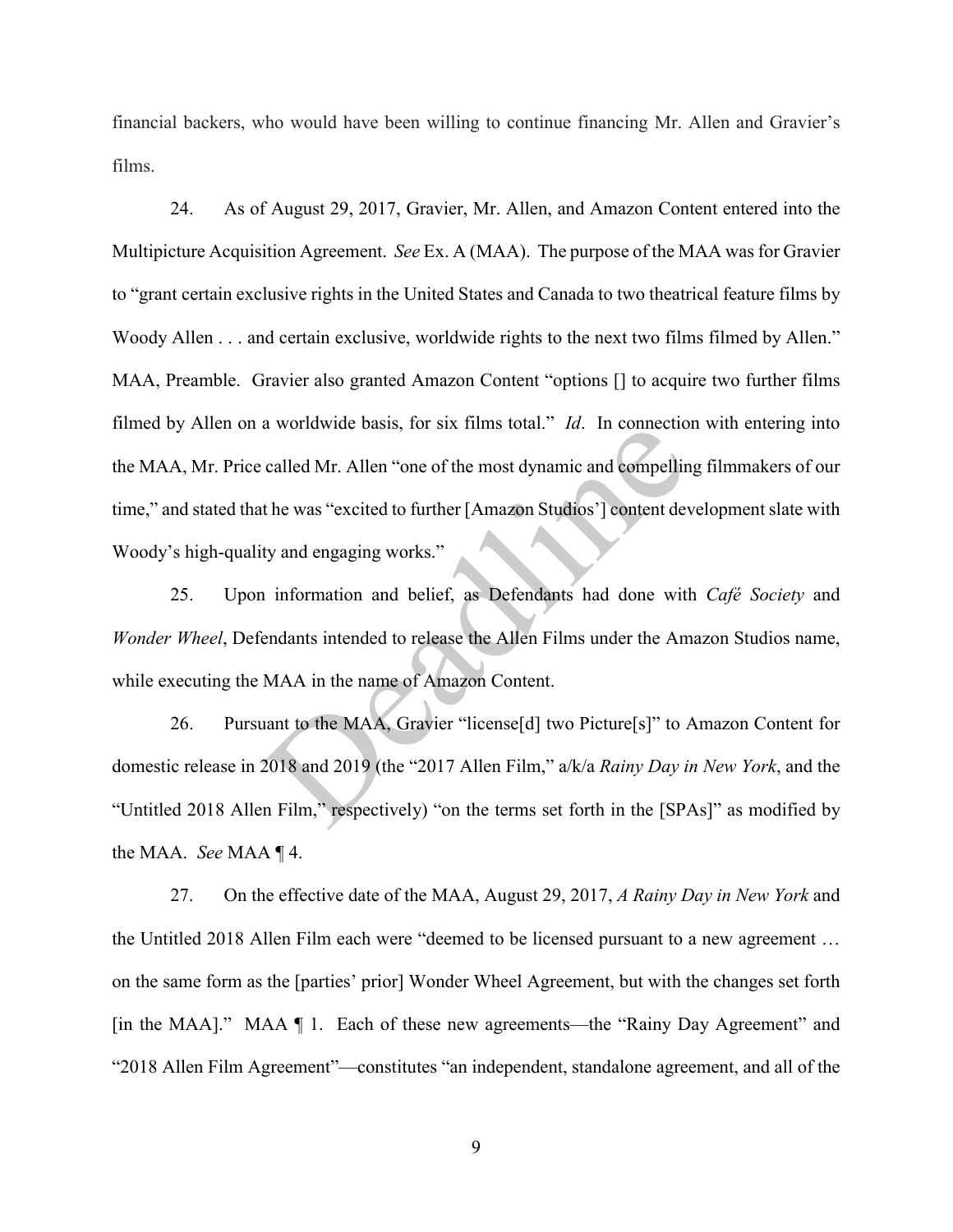terms with respect to [the Rainy Day Agreement and 2018 Allen Film Agreement are] as set forth in [their SPA] as modified" by the MAA. *Id*.

28. In exchange for Gravier's grant of an exclusive license to Amazon Content to release *A Rainy Day in New York* domestically, Amazon Content agreed, among other commitments, to: (1) pay Gravier a minimum guarantee of \$9,000,000 (*see* MAA ¶ 4(a)(ii)); (2) pay Gravier certain additional amounts based on the success of the film (*see, e.g.*, Rainy Day Agreement ¶¶ 7(B) & 9(i)); and (3) theatrically release *A Rainy Day in New York* for a period of at least 90 days, "in 20 of the top 25" markets in the United States, and "on a minimum of 500 screens at its widest point of release" (*see* MAA ¶¶ 3(a) & 4(c); Rainy Day Agreement ¶ 13).

29. In exchange for Gravier's grant of an exclusive license to Amazon Content to release the Untitled 2018 Allen Film domestically, Amazon Content agreed, among other commitments, to: (1) pay Gravier a minimum guarantee of \$9,000,000 (*see* MAA ¶ 4(a)(ii)); (2) pay Gravier certain additional amounts based on the success of the film (*see, e.g.*, 2018 Allen Film Agreement ¶¶ 7(B) & 9(i)); and (3) theatrically release the Untitled 2018 Allen Film for a period of at least 90 days, "in 20 of the top 25" markets in the United States, and "on a minimum of 500 screens at its widest point of release" (*see* MAA ¶¶ 3(a) & 4(c); 2018 Allen Film Agreement ¶ 13). 20 of the top 25<sup>c</sup> markets in the officed states, and on<br>point of release" (*see* MAA  $\P$  3(a) & 4(c); Rainy Day A<br>change for Gravier's grant of an exclusive license to *1*<br>2018 Allen Film domestically, Amazon Content ag

30. By executing the MAA, Gravier also "license[d] [to Amazon Content] the exclusive rights set forth in the [SPAs] to two Pictures" to be delivered to Amazon Content in 2019 and 2020 (the "Untitled 2019 Allen Film" and "Untitled 2020 Allen Film," respectively) for worldwide release on the terms set forth in the SPAs, as modified by the MAA. The MAA further provided that Amazon Content thereby "agree[d] to license and finance [the Untitled 2019 Allen Film] and [the Untitled 2020 Allen Film] in accordance with [the MAA]." MAA  $\parallel$  5(a).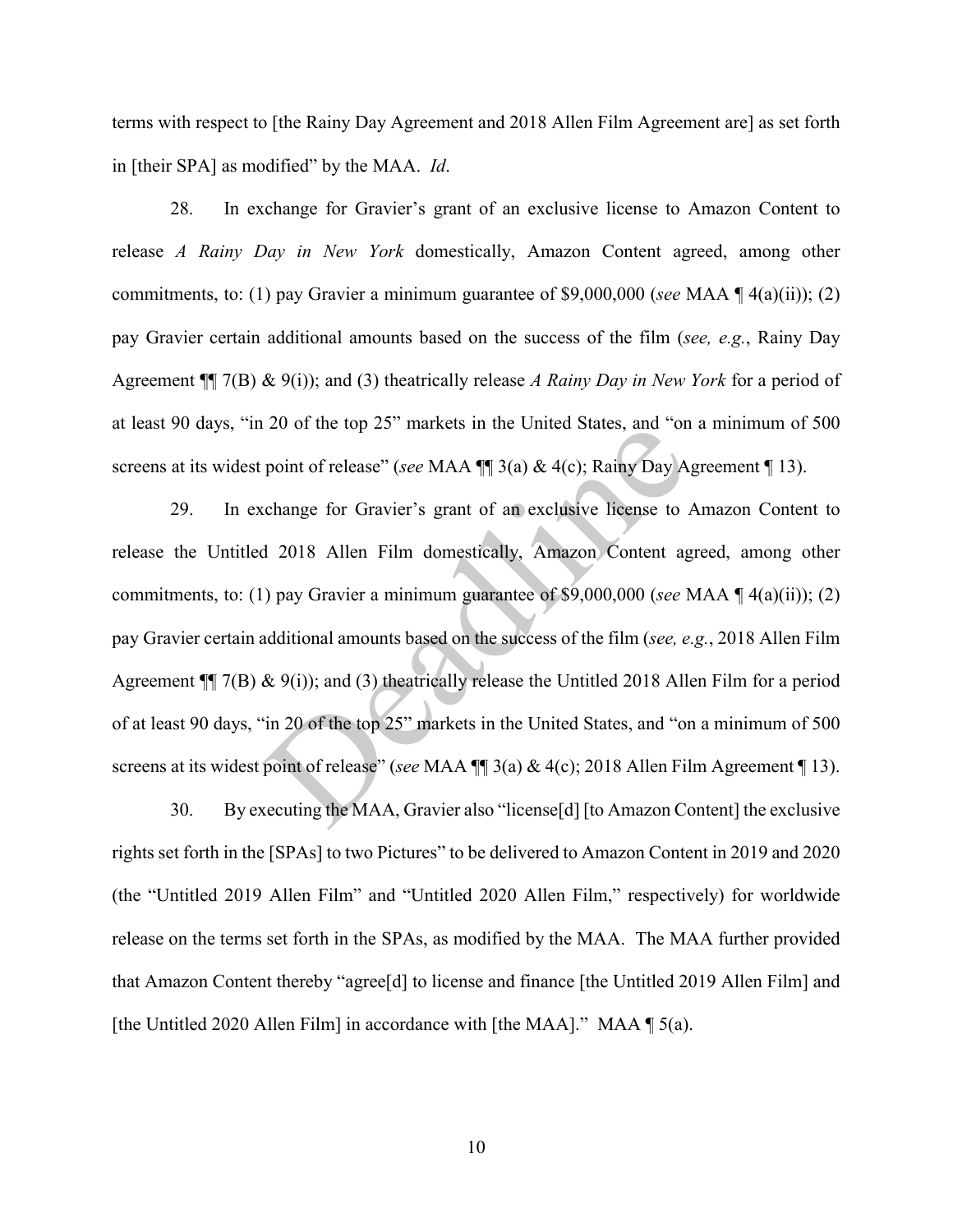31. On the effective date of the MAA, August 29, 2017, the Untitled 2019 Allen Film and the Untitled 2020 Allen Film each were "deemed to be licensed pursuant to a new agreement . . . on the same form as the [parties' prior] Wonder Wheel Agreement, but with the changes set forth [in the MAA]." MAA ¶ 1. As with the Rainy Day Agreement and the 2018 Allen Film Agreement, the 2019 Worldwide Allen Film Agreement and 2020 Worldwide Allen Film Agreement each constitutes "an independent, standalone agreement, and all of the terms with respect to [the 2019 Worldwide Allen Film Agreement and 2020 Worldwide Allen Film Agreement are] as set forth in [their SPAs] as modified" by the MAA. *Id*.

32. In exchange for Gravier's grant of an exclusive license to Amazon Content to release the Untitled 2019 Allen Film worldwide, Amazon Content agreed, among other commitments, to: (1) pay Gravier a minimum guarantee "equal to the gross budget" for the Untitled 2019 Allen Film between "\$25,000,000 and \$27,500,000, with annual adjustments for inflation" (*see* MAA ¶ 5(b)); (2) pay Gravier certain additional amounts based on the success of the film (*see, e.g.*, 2019 Worldwide Allen Film Agreement ¶¶ 7(B) & 9(i)); and (3) theatrically release the Untitled 2019 Allen Film for a period of at least 90 days, "in 20 of the top 25" markets in the United States, and "on a minimum of 500 screens at its widest point of release," in addition to a worldwide theatrical release (*see* MAA ¶¶ 3(a) & 4(c); 2019 Worldwide Allen Film Agreement ¶ 13). change for Gravier's grant of an exclusive license to a<br>d 2019 Allen Film worldwide, Amazon Content ag<br>a) pay Gravier a minimum guarantee "equal to the gross bud<br>tween "\$25,000,000 and \$27,500,000, with annual adjust<br>divi

33. In exchange for Gravier's grant of an exclusive license to Amazon Content to release the Untitled 2020 Allen Film worldwide, Amazon Content agreed, among other commitments, to: (1) pay Gravier a minimum guarantee "equal to the gross budget" for the Untitled 2020 Allen Film between "\$25,000,000 and \$27,500,000, with annual adjustments for inflation" (*see* MAA ¶ 5(b)); (2) pay Gravier certain additional amounts based on the success of the film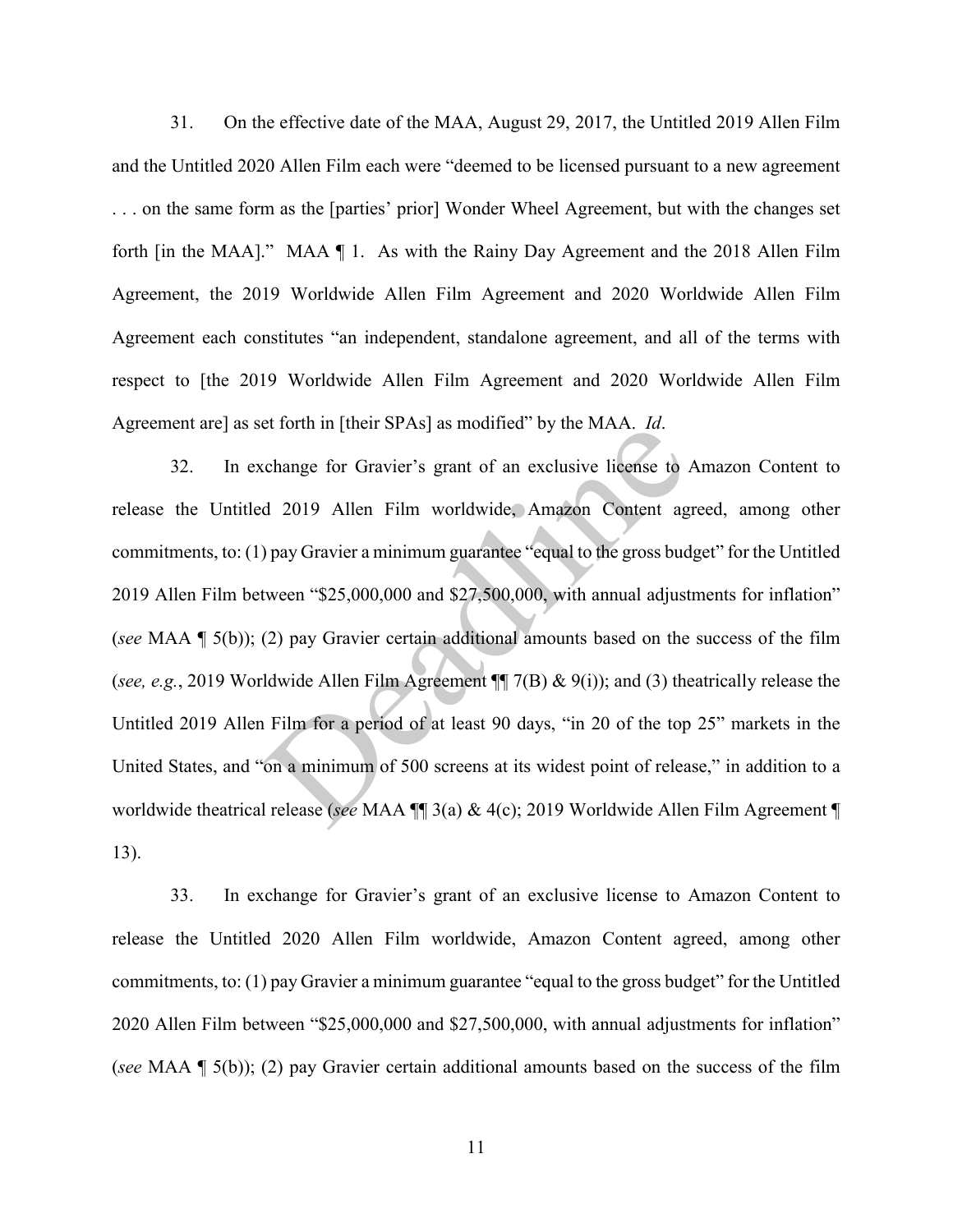(*see, e.g.*, 2020 Worldwide Allen Film Agreement ¶¶ 7(B) & 9(i)); and (3) theatrically release the Untitled 2020 Allen Film for a period of at least 90 days, "in 20 of the top 25" markets in the United States, and "on a minimum of 500 screens at its widest point of release," in addition to a worldwide theatrical release (*see* MAA ¶¶ 3(a) & 4(c); 2020 Worldwide Allen Film Agreement ¶ 13).

34. The parties agreed that for each of the SPAs—the Rainy Day Agreement, the 2018 Allen Film Agreement, the 2019 Worldwide Allen Film Agreement, and the 2020 Worldwide Allen Film Agreement—"any claim for damages with respect to [that] Picture may be brought only under and with respect to the applicable [SPA] . . . as if the [SPA] were a standalone agreement." *Id*. As alleged below, aside from an advance payment of \$10,000,000 required under Paragraph 6 of the MAA and the payment of 10% of the \$9,000,000 minimum guarantee for *A Rainy Day in New York*, Amazon Content has materially breached virtually *every obligation it has*  under the Allen Film Agreements. ent—any claim for damages with respect to [tinat] Pick<br>h respect to the applicable [SPA] . . . as if the [SPA]<br>alleged below, aside from an advance payment of \$10,000<br>MAA and the payment of 10% of the \$9,000,000 minim<br>ork,

## **AMAZON CONTENT'S ANTICIPATORY BREACH AND REPUDIATION OF THE ALLEN FILM AGREEMENTS**

35. Mr. Allen wrote and directed *A Rainy Day in New York*, and Mr. Allen and Gravier produced the film, in reliance on Amazon Content's commitments in the MAA and the Rainy Day Agreement, and in reliance on Defendants' representations that Amazon Studios would distribute the film widely. Mr. Allen, Gravier, the film's investors, and the cast and crew spent a tremendous amount of time and effort and approximately \$20 million to produce *A Rainy Day in New York*, which has a star-studded cast, including Jude Law, Selena Gomez, Elle Fanning, Diego Luna, Liev Schreiber, and Timothée Chalamet. The film has been completed and Gravier has tendered delivery to Amazon Content.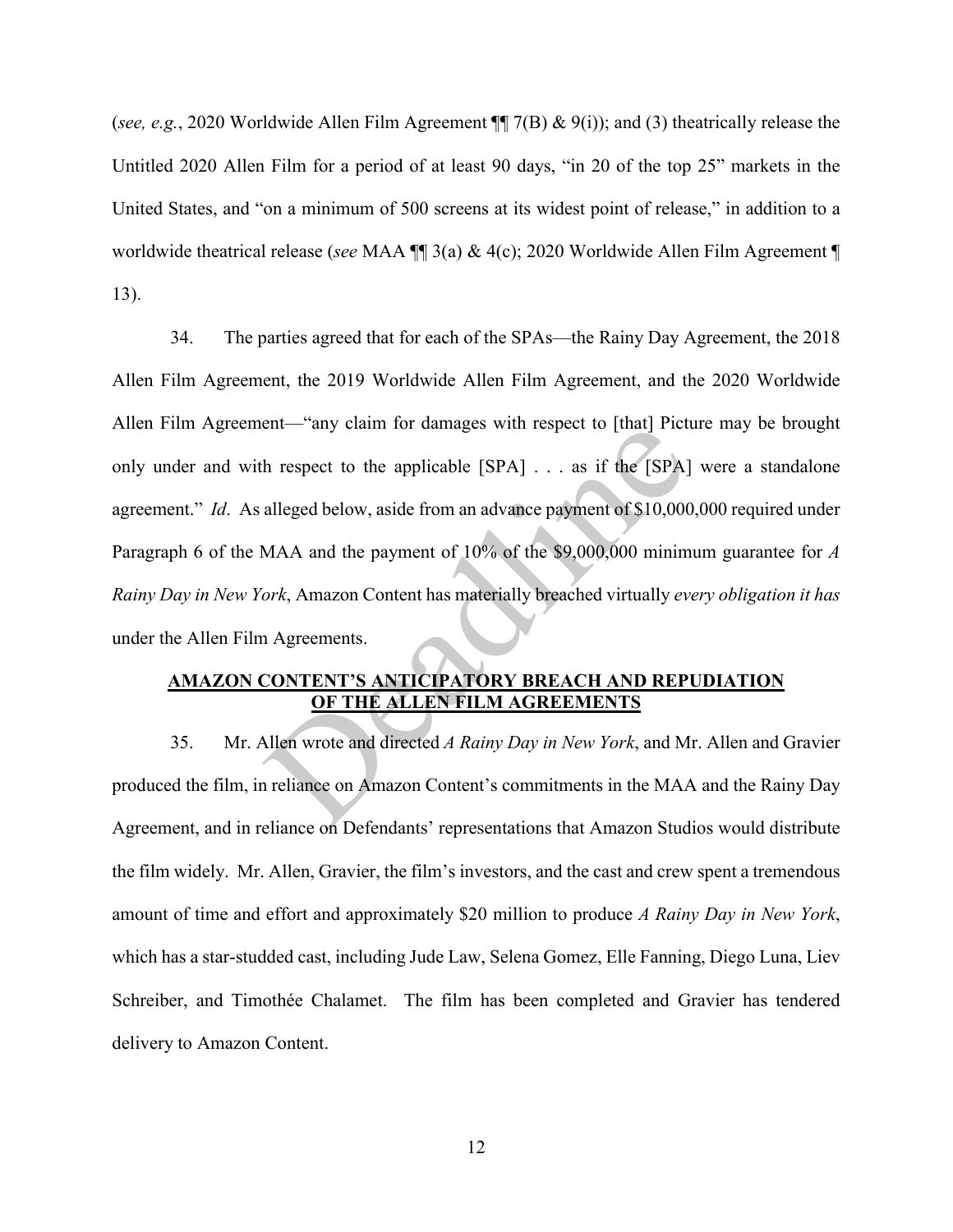36. In December 2017, Amazon Studios' executives Jason Ropell and Matt Newman met with representatives of Mr. Allen and Gravier and discussed the negative publicity and reputational harm Amazon Studios had received because of allegations made against its former President, Mr. Price, and its association with Harvey Weinstein and The Weinstein Company. The Amazon executives proposed a meeting in Seattle with Amazon.com Executive Vice-President Jeffrey Blackburn to discuss marketing for the film. Although that meeting did not take place, Mr. Ropell, Mr. Newman, and Amazon Studios' Associate General Counsel, Ajay Patel, confirmed to Mr. Allen and Gravier's representatives in January 2018 that Amazon Studios would release *A Rainy Day in New York* consistent with Amazon Content's contractual obligation to do so (*see*  MAA  $\P$  4(a)(iv)), but requested that Mr. Allen and Gravier agree to "push back" the scheduled date for the release of the film to 2019. At that time, the film had not yet been completed.

37. Based on Defendants' representations, Mr. Allen and Gravier agreed to push back the release date of *A Rainy Day in New* York, completed the film, and continued to take steps to prepare for its release. During this time, Mr. Allen and Gravier repeatedly informed Defendants that they were completing the film and taking steps to prepare for its release, and that Mr. Allen and Gravier were doing so in reliance on Defendants' representations that Amazon Studios' would distribute the film widely. Mr. Allen and Gravier also informed Defendants that they were prepared to continue to meet all their obligations under the Allen Film Agreements. For Suppose in January 2018 that Amazon Studiers Contractual obliged Nork consistent with Amazon Content's contractual obliged that Mr. Allen and Gravier agree to "push better film to 2019. At that time, the film had not y

38. In further reliance on Defendants' representations, Mr. Allen began writing and developing the 2018 Allen Film, the 2019 Worldwide Allen Film, and the 2020 Worldwide Allen Film. Gravier hired and began paying people for early pre-production work on the 2018 Allen Film, and Plaintiffs obtained commitments from, among others, a highly regarded cinematographer and a highly regarded production designer to work on the 2018 Allen Film.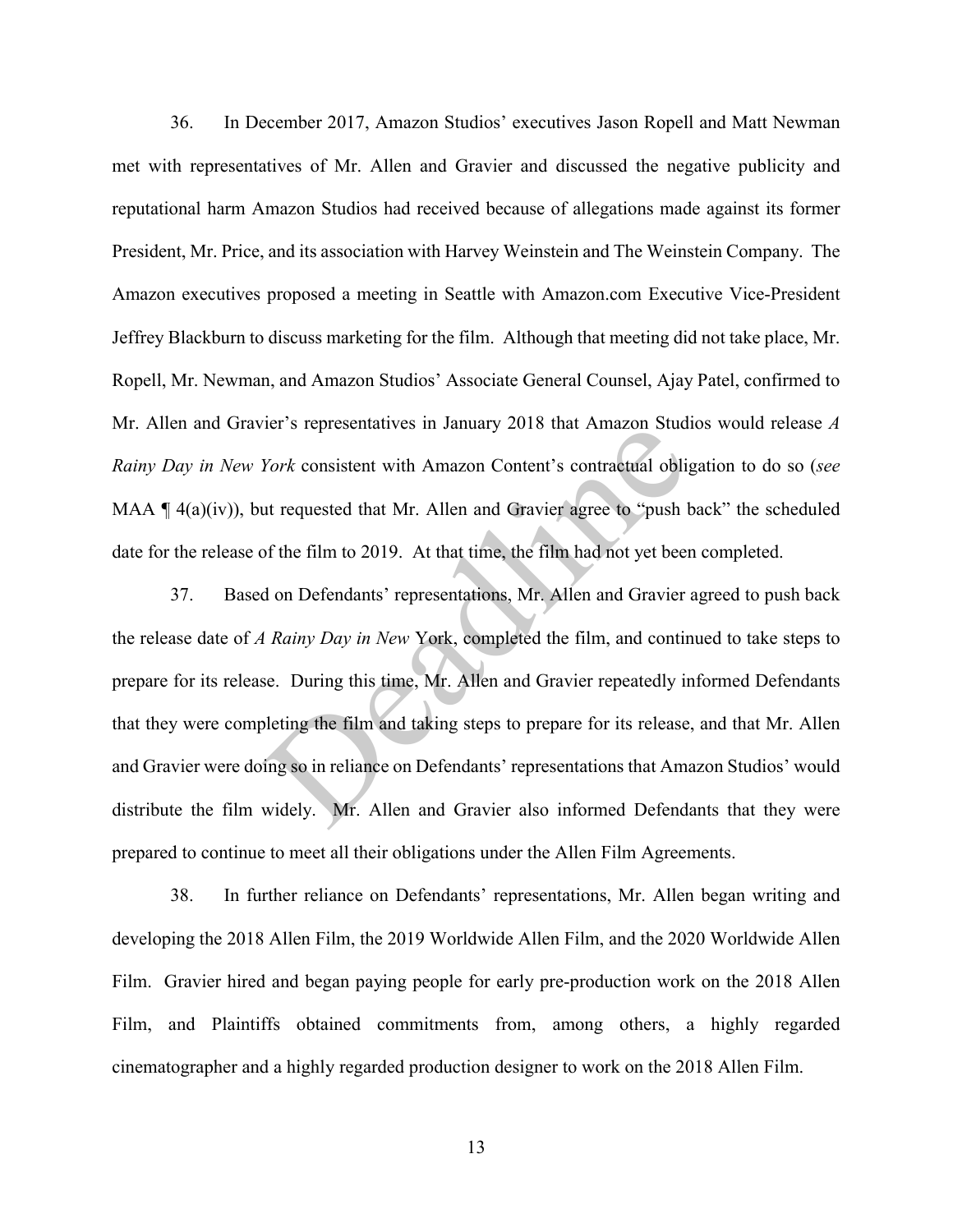39. However, on June 19, 2018, after post-production work on *A Rainy Day in New York* had been completed, and contrary to Defendants' prior representations to Mr. Allen and Gravier, Mr. Patel sent an email to their representatives purporting to terminate the MAA and the SPAs. *See* Ex. B (the "Termination Notice"). In the Termination Notice, Defendants provided "notice that Amazon is terminating the Agreement with respect to each of the Pictures" and informed Gravier that "Amazon does not intend to distribute or otherwise exploit the Pictures in any domestic or international territories." *See id*. Defendants did not provide any legal or factual basis for the Termination Notice. *See id.*

40. After receiving the Termination Notice, Mr. Allen and Gravier's counsel repeatedly requested that Defendants identify the basis for the purported termination, along with any term of the MAA that could give Amazon Content the right to terminate. Despite these repeated requests, Defendants have *never* identified any basis in fact or any term of the MAA giving Amazon Content the right to terminate the Allen Film Agreements. Instead, Defendants' counsel merely made the vague statement that Amazon Content's performance of the MAA became "impracticable" because of "supervening events, including renewed allegations against Mr. Allen, his own controversial comments, and the increasing refusal of top talent to work with or be associated with him in any way, all of which have frustrated the purpose of the Agreement." *See* Ex. C. Defendants' counsel still was unable to cite any term of the MAA or any legal basis to support the Termination Notice. Although Mr. Allen and Gravier's counsel requested that Defendants (i) explain what they meant by "renewed allegations" and Mr. Allen's "controversial comments," (ii) identify the "top talent" to whom they referred, and (iii) state what term of the MAA purportedly gave Amazon Content the right to terminate, Defendants did not respond. receiving the Termination Notice, Mr. Allen and Gravier'<br>dants identify the basis for the purported termination, alo<br>give Amazon Content the right to terminate. Despite thes<br>ver identified any basis in fact or any term of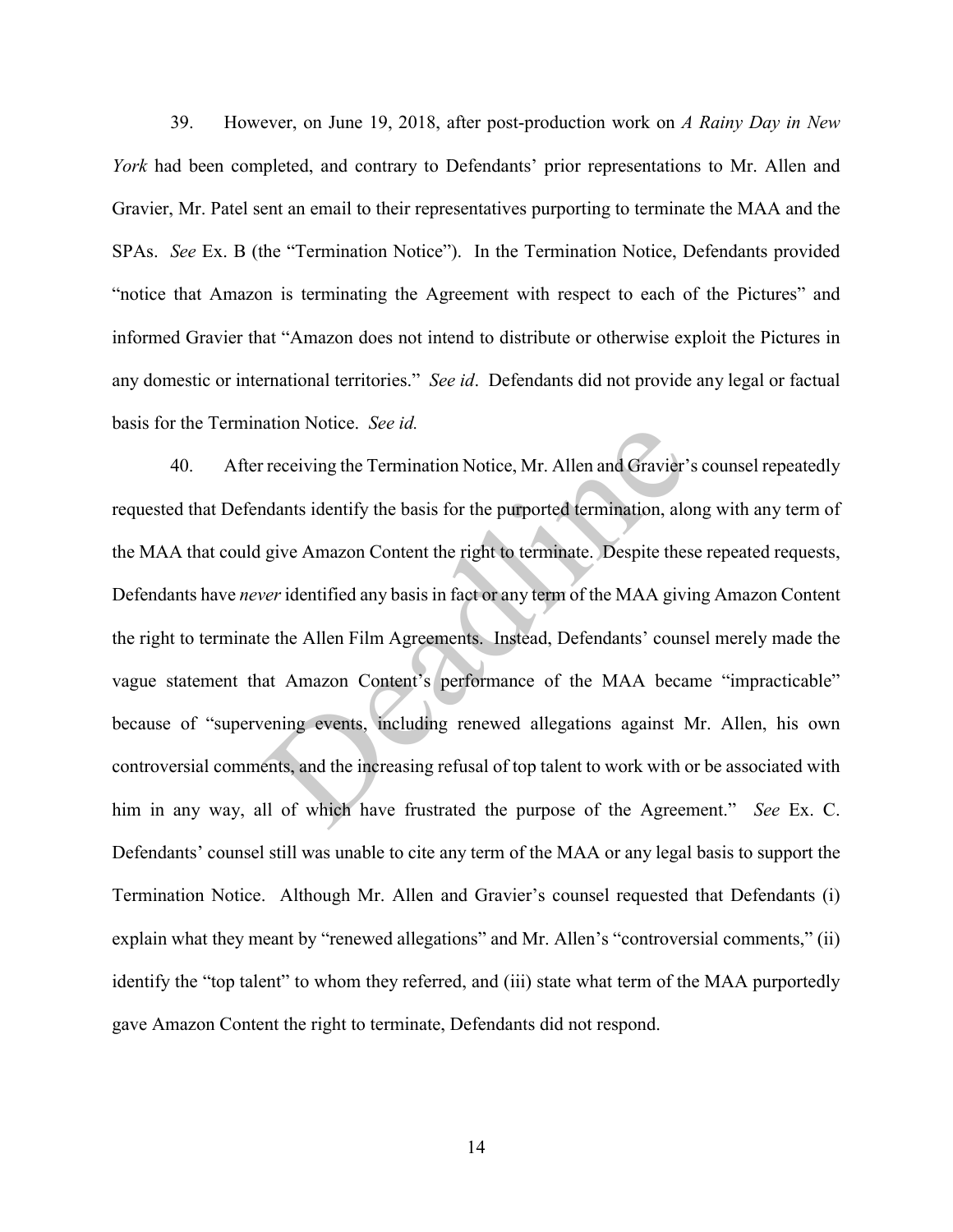41. As a result of Defendants' termination and refusal to distribute *A Rainy Day in New York* and the remaining Allen Films, Mr. Allen and Gravier have suffered—and will continue to suffer—substantial damages, including the loss of minimum guarantee payments due, the loss of additional payments based on the success of the films, the loss of financing for the productions, and the loss of promotion and distribution for the films. Defendants' termination also has required Plaintiffs to forego the services of highly-regarded individuals who had agreed to work on the Allen Films, and has caused international distributors to renegotiate or delay performance of contracts to distribute the Allen Films, significantly increasing the damage to Mr. Allen and Gravier. Further, Defendants' termination has interfered with Mr. Allen and Gravier's ability to meet certain obligations to outside investors and foreign distributors, which Mr. Allen and Gravier undertook in express reliance on Defendants' financial, promotional, and distribution commitments.

42. Defendants have never denied that Amazon Content intentionally and knowingly breached the Allen Film Agreements in their entirety, or that Mr. Allen and Gravier will suffer substantial damages as a direct result of Defendants' actions. Instead, Defendants essentially have conceded both Amazon Content's breach and Plaintiffs' damages, but brazenly demanded that Mr. Allen and Gravier mitigate the damages caused by the purported termination (*i.e.*, mitigate Defendants' liability), all while refusing to help Plaintiffs mitigate. the the Affect Primis, significantly increasing the damage efendants' termination has interfered with Mr. Allen and<br>tions to outside investors and foreign distributors, which M<br>ress reliance on Defendants' financial, promo

43. On July 11, 2018, Plaintiffs provided Amazon Content with formal notice of breach and Plaintiffs' intent to seek full legal recourse if Amazon Content did not cure its breach within 15 business days. *See* Ex. D. On July 20, 2018, Amazon Content responded to Plaintiffs' notice by refusing to cure its breach and reiterating its repudiation of its obligations under the Allen Film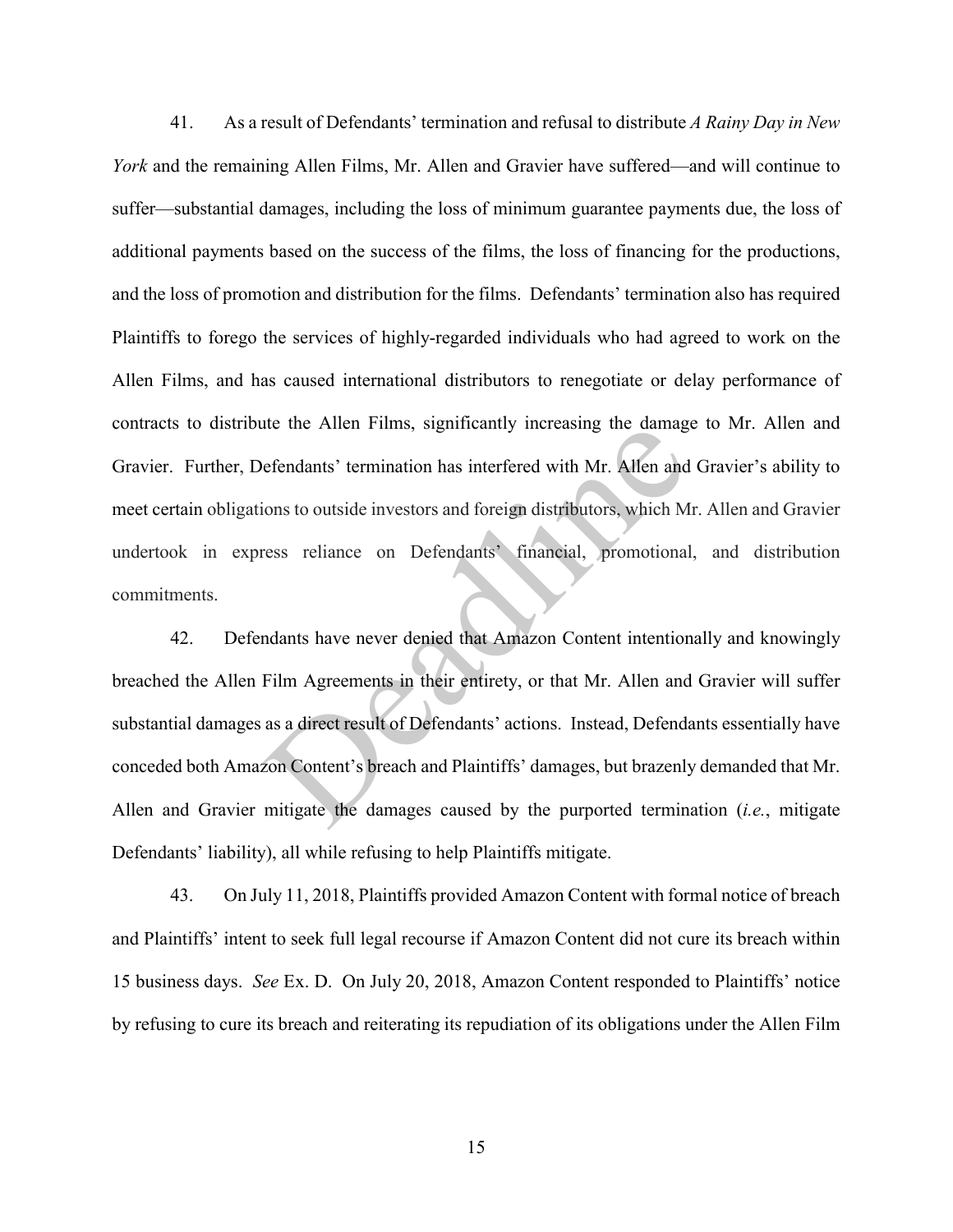Agreements, stating that it "has no further rights or obligations with respect to [*A Rainy Day in New York*] or the other Pictures." Ex. E.

#### **FIRST CLAIM FOR RELIEF Breach of the Rainy Day Agreement Against Amazon Content**

44. Plaintiffs repeat and re-allege in full the allegations in paragraphs 1 through 43.

45. Gravier and Amazon Content are parties to the MAA and the Rainy Day Agreement.

46. The MAA and Rainy Day Agreement are intended to benefit Mr. Allen in an immediate, direct way, including to provide financing for producing his film, *A Rainy Day in New York*, and for fees to be paid to Mr. Allen for writing and directing the film. Therefore, Mr. Allen is a third-party beneficiary of the MAA and the Rainy Day Agreement (neither of which contains any provision prohibiting a third-party beneficiary from enforcing its terms). WAX and Kanty Day Agreement are intended to bene<br>ay, including to provide financing for producing his film, .<br>be paid to Mr. Allen for writing and directing the film. 1<br>ficiary of the MAA and the Rainy Day Agreement (neith

47. Paragraph 4(a) of the Rainy Day Agreement expressly requires Amazon Content to make a \$9,000,000 minimum guarantee payment to Gravier for *A Rainy Day in New York*.

48. The Rainy Day Agreement expressly requires Amazon Content to pay to Gravier additional amounts based on the success of the film. Specifically, paragraph 9(i) requires Amazon Content to pay to Gravier an additional "10% of the Defined Proceeds" following the film's "Cash Breakeven" point, and "50% of the Defined Proceeds" following "Actual Breakeven." Paragraph 7(B) requires Amazon Content to pay Gravier certain additional amounts, ranging from \$25,000 to \$100,000 for each nomination and/or win of certain Golden Globe Awards or Academy Awards.

49. Paragraphs 3(a) and 13 of the Rainy Day Agreement expressly require Amazon Content to release *A Rainy Day in New York* theatrically for a period of at least 90 days, "in 20 of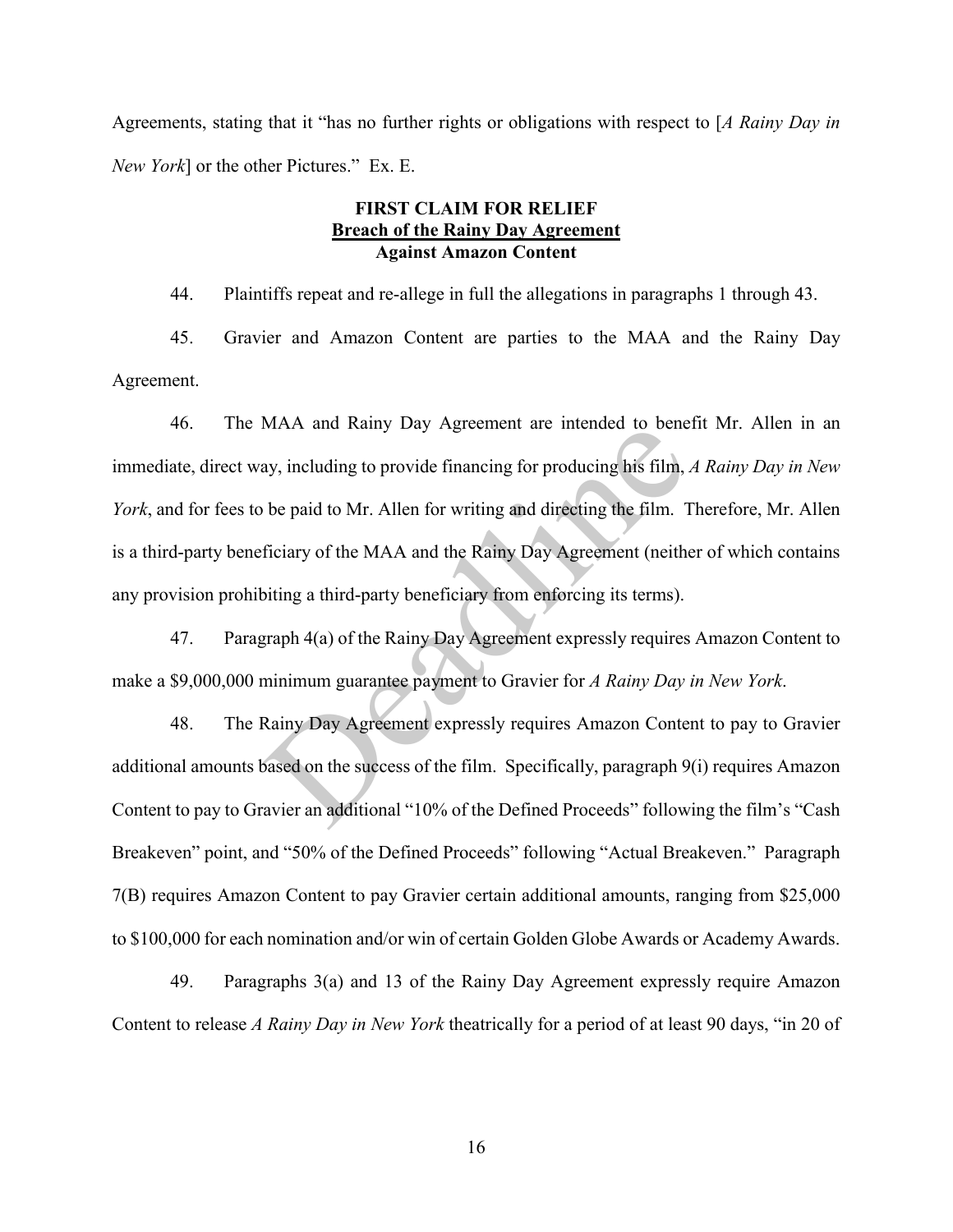the top 25" markets in the United States, and "on a minimum of 500 screens at its widest point of release."

50. Amazon Content's Termination Notice constitutes Amazon Content's material, anticipatory breach and repudiation of the Rainy Day Agreement.

51. At all times relevant hereto, Plaintiffs have fully performed—or have been ready, willing, and able to perform—all duties and obligations required by the Rainy Day Agreement, except as may have been excused or prevented by the acts or omissions of Amazon Content, including Amazon Content's anticipatory breach and repudiation of the Rainy Day Agreement.

52. Amazon Content's breach of the Rainy Day Agreement was intentional, willful, deliberate, in bad faith, and undertaken with full knowledge that Amazon Content has no right or authority to repudiate any of the terms of the Rainy Day Agreement and that it would cause substantial damage to Gravier, Mr. Allen, and to the film's investors and the cast and crew who spent the time, effort, and money to create the film. Example 10 and Feptulation of the Rainy<br>Transfer and Feptulation of the Rainy<br>Text and undertaken with full knowledge that Amazon Content<br>any of the terms of the Rainy Day Agreement and<br>to Gravier, Mr. Allen, and to the fi

53. Plaintiffs are entitled to all payments due under the Rainy Day Agreement, including the remainder of the \$9,000,000 minimum guarantee.

54. Plaintiffs are further entitled to damages for Amazon Content's breach of contract, including Plaintiffs' general damages and lost profits, Mr. Allen's writing and directing fees, and Plaintiffs' costs and attorneys' fees.

#### **SECOND CLAIM FOR RELIEF Breach of the 2018 Allen Film Agreement Against Amazon Content**

55. Plaintiffs repeat and re-allege in full the allegations in paragraphs 1 through 54.

56. Gravier and Amazon Content are parties to the MAA and the 2018 Allen Film Agreement.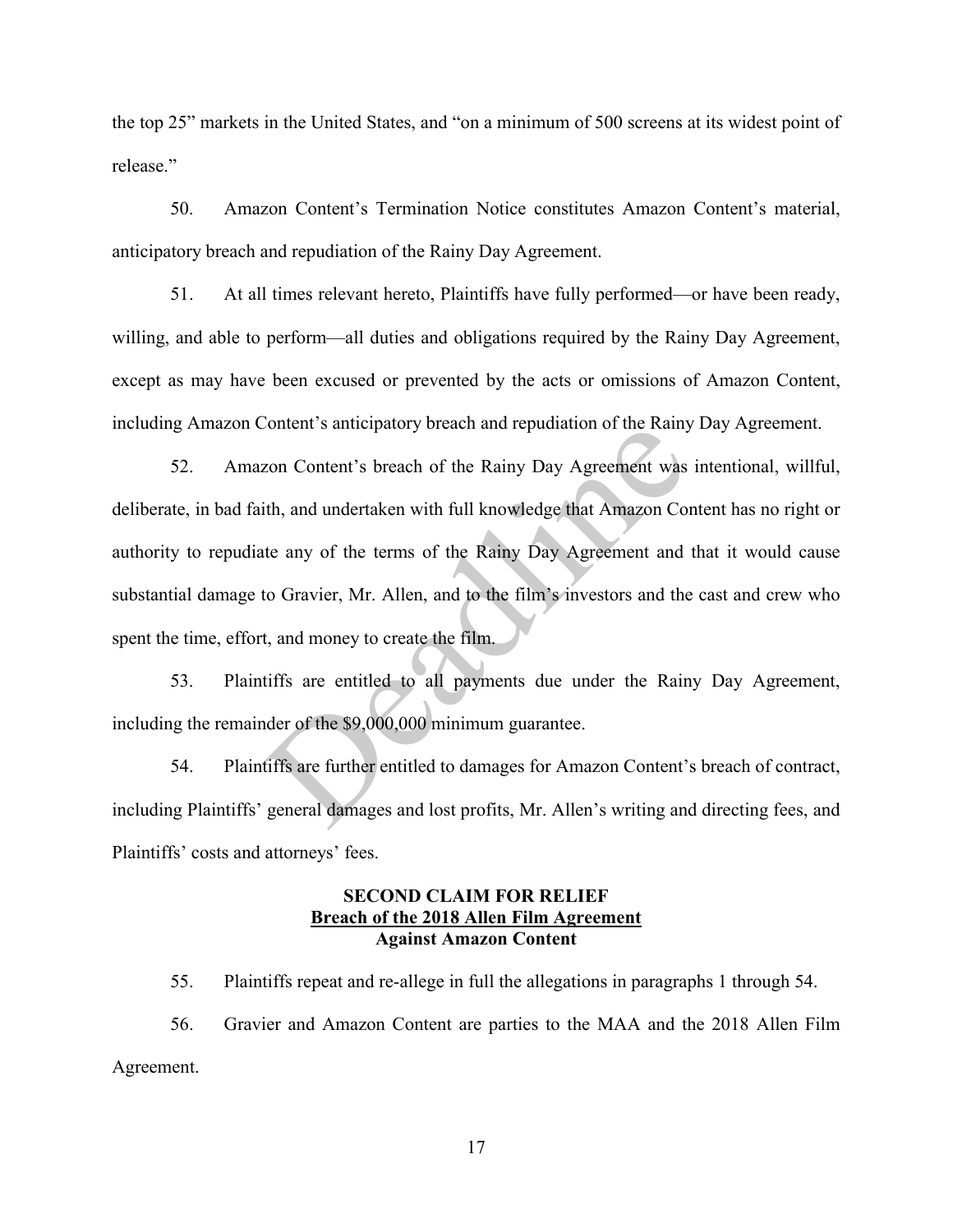57. The MAA and 2018 Allen Film Agreement are intended to benefit Mr. Allen in an immediate, direct way, including to provide financing for producing his film, the Untitled 2018 Allen Film, and for fees to be paid to Mr. Allen for writing and directing the film. Therefore, Mr. Allen is a third-party beneficiary of the MAA and the 2018 Allen Film Agreement (neither of which contains any provision prohibiting a third-party beneficiary from enforcing its terms).

58. Paragraph 4(b) of the 2018 Allen Film Agreement expressly requires Amazon Content to make a \$9,000,000 minimum guarantee payment to Gravier for the Untitled 2018 Allen Film.

59. The 2018 Allen Film Agreement expressly requires Amazon Content to pay to Gravier additional amounts based on the success of the film. Specifically, paragraph 9(i) requires Amazon Content to pay to Gravier an additional "10% of the Defined Proceeds" following the film's "Cash Breakeven" point, and "50% of the Defined Proceeds" following "Actual Breakeven." Paragraph 7(B) requires Amazon Content to pay Gravier certain additional amounts, ranging from \$25,000 to \$100,000 for each nomination and/or win of certain Golden Globe Awards and Academy Awards. 2018 Allen Film Agreement expressly requires Amazor<br>mounts based on the success of the film. Specifically, par<br>pay to Gravier an additional "10% of the Defined Proc<br>keven" point, and "50% of the Defined Proceeds"<br>aph 7(B)

60. Paragraphs 3(a) and 13 of the 2018 Allen Film Agreement expressly require Amazon Content to release the Untitled 2018 Allen Film theatrically for a period of at least 90 days, "in 20 of the top 25" markets in the United States, and "on a minimum of 500 screens at its widest point of release."

61. Amazon Content's Termination Notice constitutes Amazon Content's material, anticipatory breach and repudiation of the 2018 Allen Film Agreement.

62. At all times relevant hereto, Plaintiffs have fully performed—or have been ready, willing, and able to perform—all duties and obligations required by the 2018 Allen Film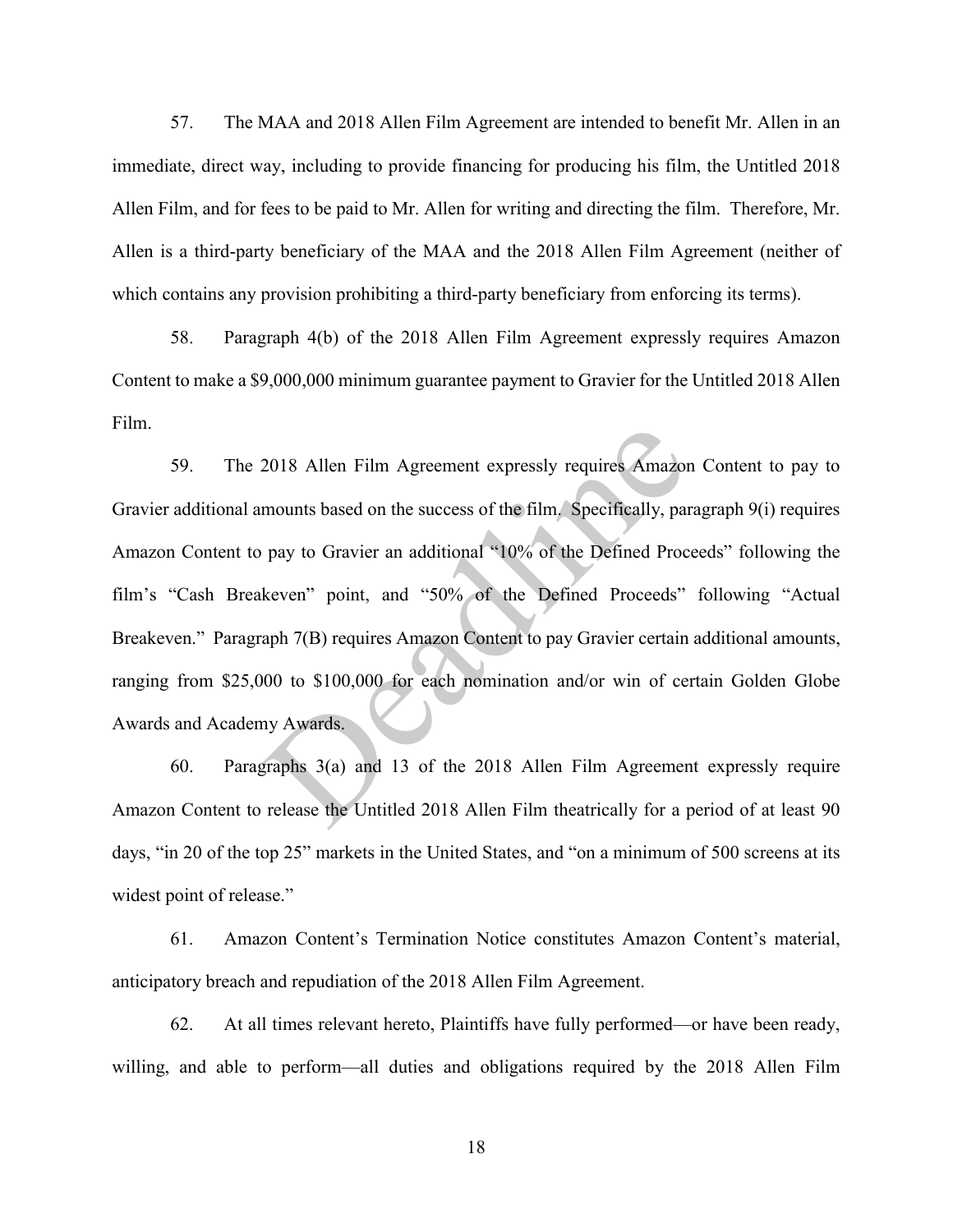Agreement, except as may have been excused or prevented by the acts or omissions of Amazon Content, including Amazon Content's anticipatory breach and repudiation of the 2018 Allen Film Agreement.

63. Amazon Content's breach of the 2018 Allen Film Agreement was intentional, willful, deliberate, in bad faith, and undertaken with full knowledge that Amazon Content has no right or authority to repudiate any of the terms of the 2018 Allen Film Agreement and that it would cause substantial damage to Gravier, Mr. Allen, and to the film's investors and the cast and crew who committed to make the film.

64. Plaintiffs are entitled to all payments due under the terms of the 2018 Allen Film Agreement, including the full \$9,000,000 minimum guarantee.

65. Plaintiffs are further entitled to damages for Amazon Content's breach of contract, including Plaintiffs' general damages and lost profits, Mr. Allen's writing and directing fees, and Plaintiffs' costs and attorneys' fees. tiffs are entitled to all payments due under the terms of t<br>tiffs are entitled to all payments due under the terms of t<br>tiffs are further entitled to damages for Amazon Content';<br>general damages and lost profits, Mr. Allen

#### **THIRD CLAIM FOR RELIEF Breach of 2019 Worldwide Allen Film Agreement Against Amazon Content**

66. Plaintiffs repeat and re-allege in full the allegations in paragraphs 1 through 65.

67. Gravier and Amazon Content are parties to the MAA and the 2019 Worldwide Allen Film Agreement.

68. The MAA and 2019 Worldwide Allen Film Agreement are intended to benefit Mr. Allen in an immediate, direct way, including to provide financing for producing his film, the Untitled 2019 Allen Film, and for fees to be paid to Mr. Allen for writing and directing the film. Therefore, Mr. Allen is a third-party beneficiary of the MAA and the 2019 Worldwide Allen Film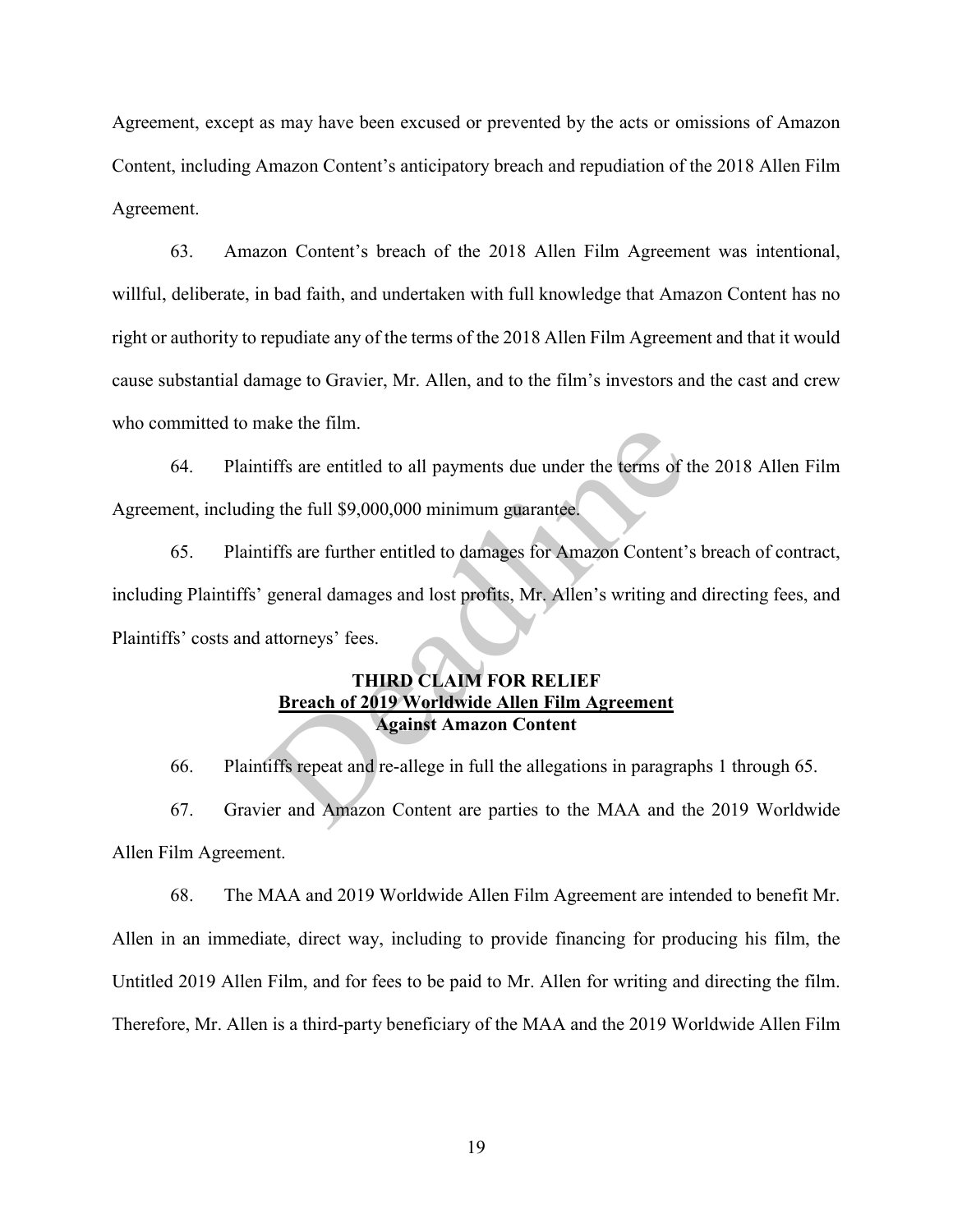Agreement (neither of which contains any provision prohibiting a third-party beneficiary from enforcing its terms).

69. Paragraph 5(b) of the 2019 Worldwide Allen Film Agreement expressly requires Amazon Content to make a minimum guarantee payment "equal to the gross budget" for the Untitled 2019 Allen Film of "between \$25,000,000 and \$27,500,000, with annual adjustments for inflation."

70. The 2019 Worldwide Allen Film Agreement expressly requires Amazon Content to pay to Gravier additional amounts based on the success of the film. Specifically, paragraph 9(i) requires Amazon Content to pay to Gravier an additional "10% of the Defined Proceeds" following the film's "Cash Breakeven" point, and "50% of the Defined Proceeds" following "Actual Breakeven." Paragraph 7(B) requires Amazon Content to pay Gravier certain additional amounts, ranging from \$25,000 to \$100,000 for each nomination and/or win of certain Golden Globe Awards and Academy Awards. Infinitional amounts based on the success of the mini. Specified<br>Intent to pay to Gravier an additional "10% of the Defined Proceeds"<br>aph 7(B) requires Amazon Content to pay Gravier certain<br>00 to \$100,000 for each nominati

71. Paragraphs 4(c) and 13 of the 2019 Worldwide Allen Film Agreement expressly require Amazon Content to release the Untitled 2019 Allen Film theatrically for a period of at least 90 days, "in 20 of the top 25" markets in the United States, and "on a minimum of 500 screens at its widest point of release."

72. Amazon Content's Termination Notice constitutes Amazon Content's material, anticipatory breach and repudiation of the 2019 Worldwide Allen Film Agreement.

73. At all times relevant hereto, Plaintiffs have fully performed—or have been ready, willing, and able to perform—all duties and obligations required by the 2019 Worldwide Allen Film Agreement, except as may have been excused or prevented by the acts or omissions of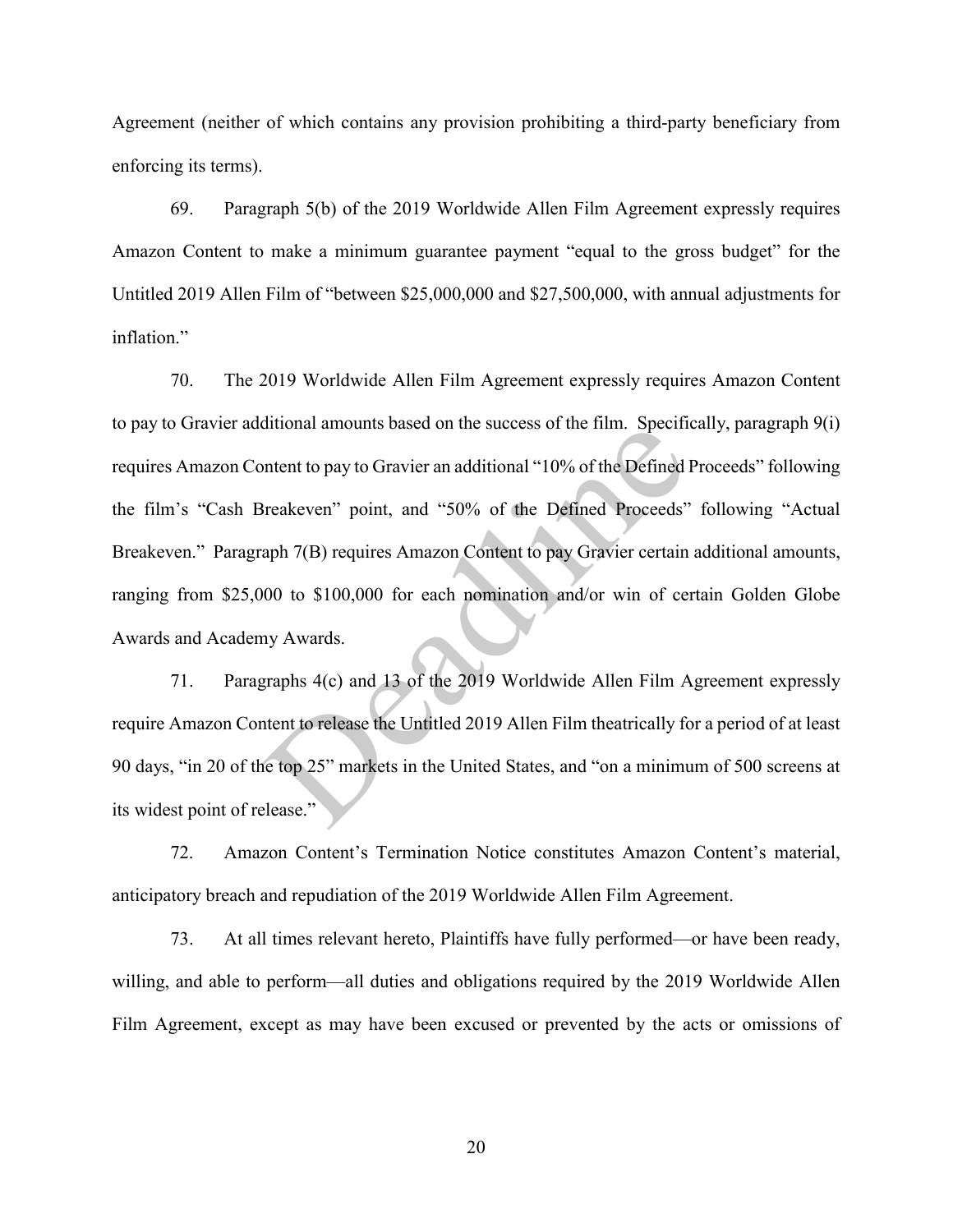Amazon Content, including Amazon Content's anticipatory breach and repudiation of the 2019 Worldwide Allen Film Agreement.

74. Amazon Content's breach of the 2019 Worldwide Agreement was intentional, willful, deliberate, in bad faith, and undertaken with full knowledge that Amazon Content has no right or authority to repudiate any of the terms of the 2019 Worldwide Agreement and that it would cause substantial damage to Gravier and Mr. Allen.

75. Plaintiffs are entitled to all payments due under the terms of the 2019 Worldwide Allen Film Agreement, including the full minimum guarantee of between \$25,000,000 and \$27,500,000, adjusted for inflation.

76. Plaintiffs are further entitled to damages for Amazon Content's breach of contract, including Plaintiffs' general damages and lost profits, Mr. Allen's writing and directing fees, and Plaintiffs' costs and attorneys' fees. ent, including the full infinition guarantee of betwee<br>ed for inflation.<br>tiffs are further entitled to damages for Amazon Content'.<br>general damages and lost profits, Mr. Allen's writing and<br>attorneys' fees.<br>FOURTH CLAIM FO

### **FOURTH CLAIM FOR RELIEF Breach of 2020 Worldwide Allen Film Agreement Against Amazon Content**

77. Plaintiffs repeat and re-allege in full the allegations in paragraphs 1 through 76.

78. Gravier and Amazon Content are parties to the MAA and the 2020 Worldwide Allen Film Agreement.

79. The MAA and 2020 Worldwide Allen Film Agreement are intended to benefit Mr. Allen in an immediate, direct way, including to provide financing for producing his film, the Untitled 2020 Allen Film, and for fees to be paid to Mr. Allen for writing and directing the film. Therefore, Mr. Allen is a third-party beneficiary of the MAA and the 2020 Worldwide Allen Film Agreement (neither of which contains any provision prohibiting a third-party beneficiary from enforcing its terms).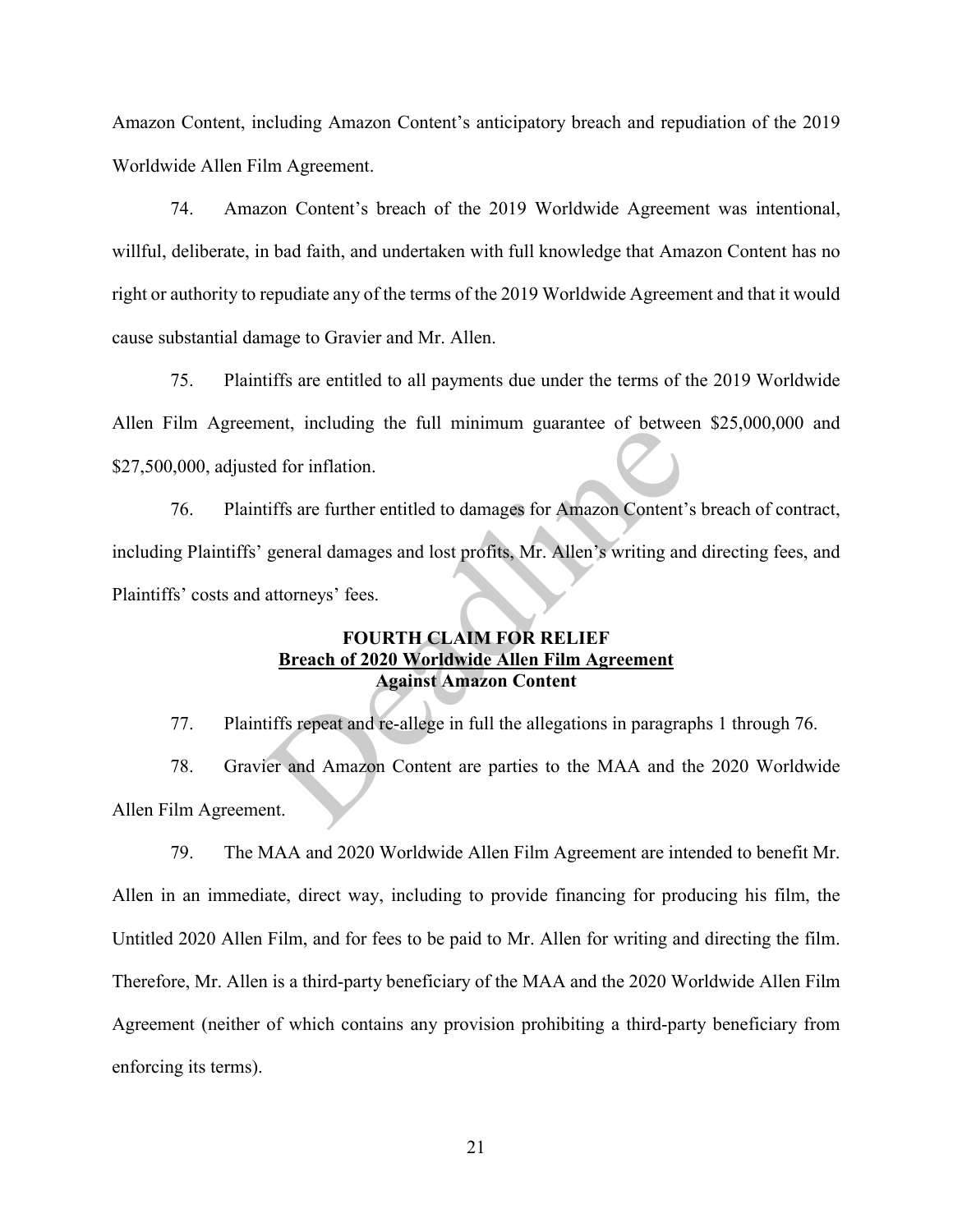80. Paragraph 5(b) of the 2020 Worldwide Allen Film Agreement expressly requires Amazon Content to make a minimum guarantee payment "equal to the gross budget" for the Untitled 2020 Allen Film of between \$25,000,000 and \$30,000,000, based on the "final gross budget for [the Untitled 2020 Allen Film] and [Untitled 2019 Allen Film] averag[ing] between \$25,000,000 and \$27,500,000, with annual adjustments for inflation."

81. The 2020 Worldwide Allen Film Agreement expressly requires Amazon Content to pay to Gravier additional amounts based on the success of the film. Specifically, paragraph 9(i) requires Amazon Content to pay to Gravier an additional "10% of the Defined Proceeds" following the film's "Cash Breakeven" point, and "50% of the Defined Proceeds" following "Actual Breakeven." Paragraph 7(B) requires Amazon Content to pay Gravier certain additional amounts, ranging from \$25,000 to \$100,000 for each nomination and/or win of certain Golden Globe Awards and Academy Awards. Freakeven" point, and "50% of the Defined Proceeds"<br>streakeven" point, and "50% of the Defined Proceeds"<br>aph 7(B) requires Amazon Content to pay Gravier certain<br>00 to \$100,000 for each nomination and/or win of cer<br>straphs

82. Paragraphs 4(c) and 13 of the 2020 Worldwide Allen Film Agreement expressly require Amazon Content to release the 2020 Worldwide Allen Film Agreement theatrically for a period of at least 90 days, "in 20 of the top 25" markets in the United States, and "on a minimum of 500 screens at its widest point of release."

83. Amazon Content's Termination Notice constitutes Amazon Content's material, anticipatory breach and repudiation of the 2020 Worldwide Allen Film Agreement.

84. At all times relevant hereto, Plaintiffs have fully performed—or have been ready, willing, and able to perform—all duties and obligations required by the 2020 Worldwide Allen Film Agreement, except as may have been excused or prevented by the acts or omissions of Amazon Content, including Amazon Content's anticipatory breach and repudiation of the 2020 Worldwide Allen Film Agreement.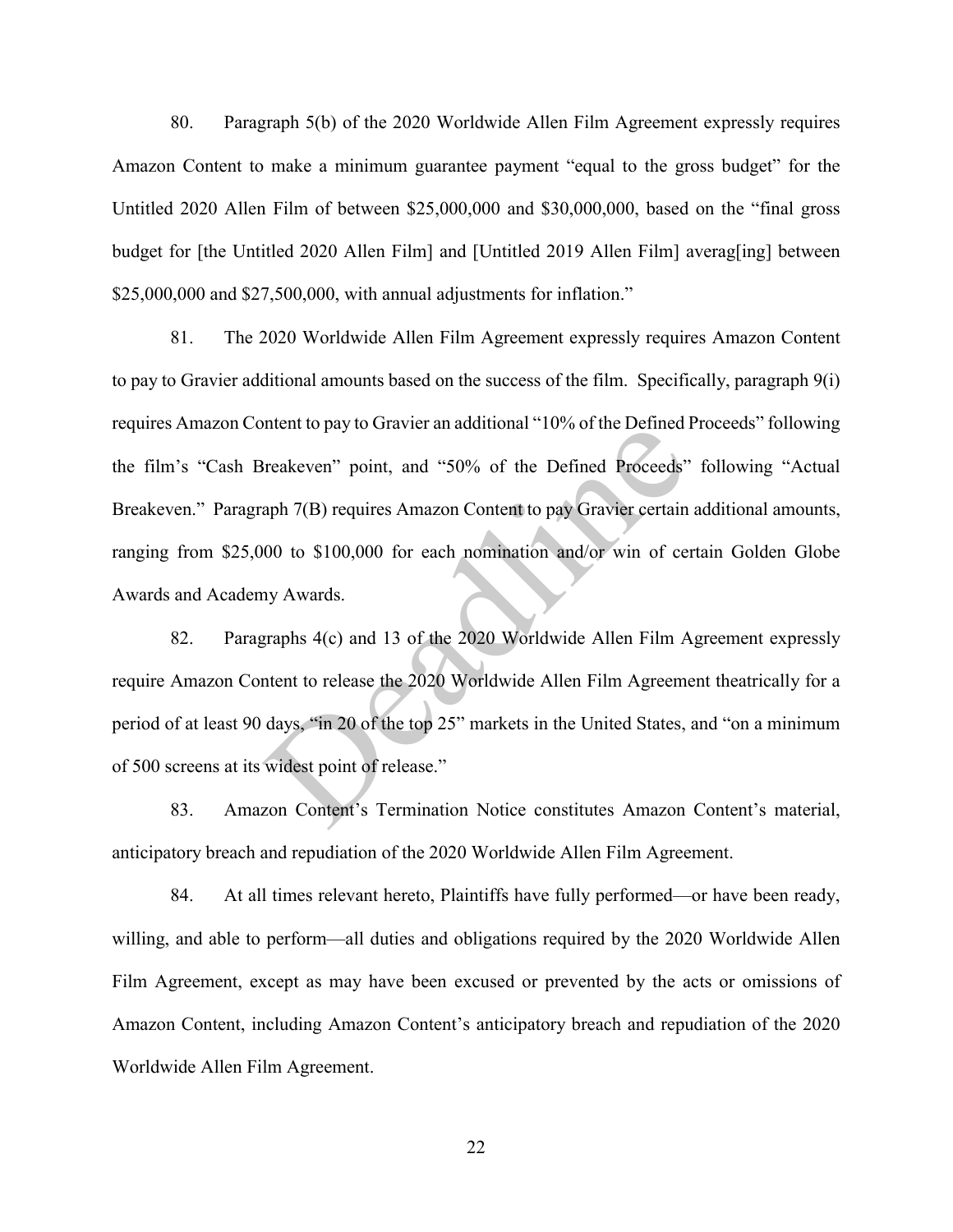85. Amazon Content's breach of the 2020 Worldwide Allen Film Agreement was intentional, willful, deliberate, in bad faith, and undertaken with full knowledge that Amazon Content has no right or authority to repudiate any of the terms of the 2020 Worldwide Allen Film Agreement and that it would cause substantial damage to Gravier and Mr. Allen.

86. Plaintiffs are entitled to all payments due under the terms of the 2020 Worldwide Allen Film Agreement, including the full minimum guarantee of between \$25,000,000 and \$27,500,000, adjusted for inflation.

87. Plaintiffs are further entitled to damages for Amazon Content's breach of contract, including Plaintiffs' general damages and lost profits, Mr. Allen's writing and directing fees, and Plaintiffs' costs and attorneys' fees.

### **FIFTH CLAIM FOR RELIEF Breach of the Multipicture Acquisition Agreement Against Amazon Content**

88. Plaintiffs repeat and re-allege in full the allegations in paragraphs 1 through 87.

89. Gravier and Amazon Content are parties to the MAA.

90. The MAA is intended to benefit Mr. Allen in an immediate, direct way, including to provide financing for producing the Allen Films and for fees to be paid to Mr. Allen for writing and directing the Allen Films. Therefore, Mr. Allen is a third-party beneficiary of the MAA (which does not contain any provision prohibiting a third-party beneficiary from enforcing its terms). The state in the entired to damages for Amazon Content<br>general damages and lost profits, Mr. Allen's writing and<br>attorneys' fees.<br>FIFTH CLAIM FOR RELIEF<br>Breach of the Multipicture Acquisition Agreement<br>Against Amazon Conte

91. The MAA expressly requires Amazon Content to: (i) provide financing for each of the Allen Films, including the financing for fees to be paid to Mr. Allen for writing and directing the Allen Films; (ii) pay Gravier minimum guarantee payments totaling in excess of \$68,000,000; (iii) pay Gravier additional amounts based on the success of each of the Allen Films; and (iv) distribute each of the Allen Films widely.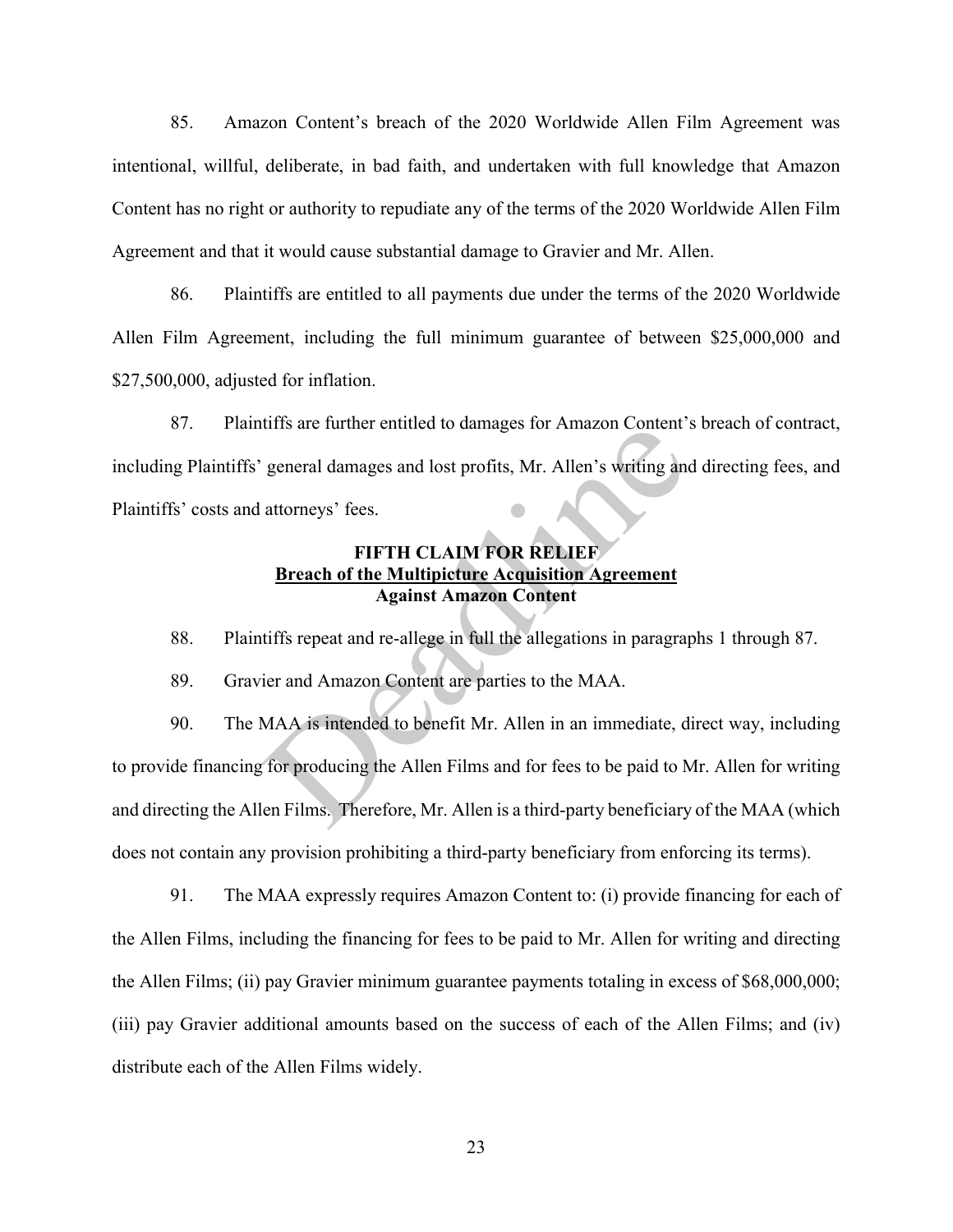92. Amazon Content's Termination Notice constitutes Amazon Content's material, anticipatory breach and repudiation of the MAA.

93. At all times relevant hereto, Plaintiffs have fully performed—or have been ready, willing, and able to perform—all duties and obligations required by the MAA, except as may have been excused or prevented by the acts or omissions of Amazon Content, including Amazon Content's anticipatory breach and repudiation of the MAA.

94. Amazon Content's breach of the MAA was intentional, willful, deliberate, in bad faith, and undertaken with full knowledge that Amazon Content has no right or authority to repudiate any of the terms of the MAA and that it would cause substantial damage to Gravier and Mr. Allen.

95. Plaintiffs are entitled to all payments under the terms of the MAA.

96. Plaintiffs are further entitled to damages for Amazon Content's breach of contract, including Plaintiffs' general damages and lost profits, Mr. Allen's writing and directing fees, and Plaintiffs' costs and attorneys' fees. Example 11 what in the MAA and that it would cause substantial dand<br>terms of the MAA and that it would cause substantial dan<br>tiffs are entitled to all payments under the terms of the M.<br>tiffs are further entitled to damage

### **SIXTH CLAIM FOR RELIEF Breach of Implied Covenant of Good Faith and Fair Dealing Under the Rainy Day Agreement Against Amazon Content**

97. Plaintiffs repeat and re-allege in full the allegations in paragraphs 1 through 96.

98. Gravier and Amazon Content are parties to the MAA and the Rainy Day Agreement.

99. The MAA and Rainy Day Agreement are intended to benefit Mr. Allen in an immediate, direct way, including to provide financing for producing his film, *A Rainy Day in New York*, and for fees to be paid to Mr. Allen for writing and directing the film. Therefore, Mr. Allen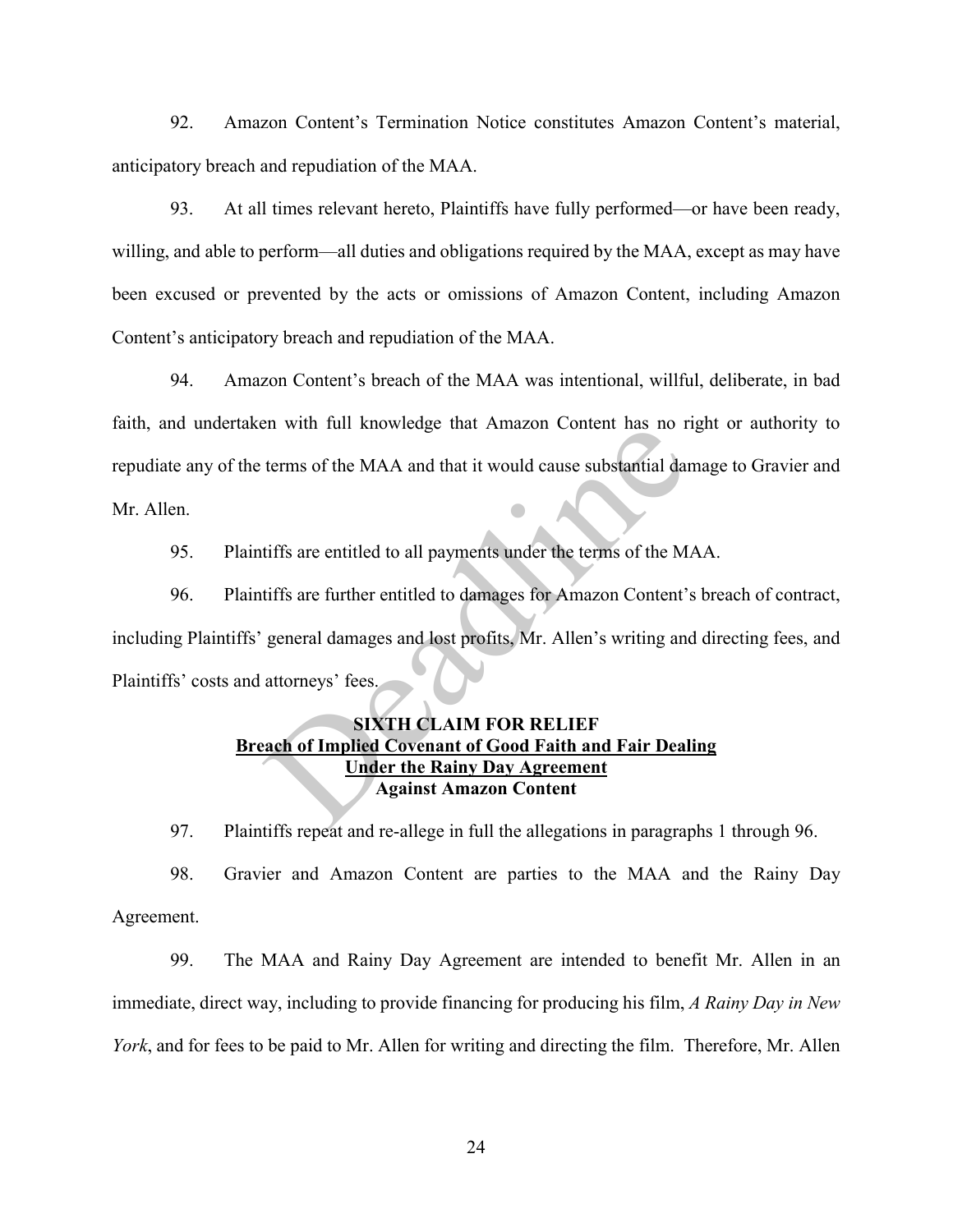is a third-party beneficiary of the MAA and the Rainy Day Agreement (neither of which contains any provision prohibiting a third-party beneficiary from enforcing its terms).

100. Amazon Content has breached the implied covenant of good faith and fair dealing in the Rainy Day Agreement by, among other things, repudiating the agreement without cause; intentionally and willfully refusing to make any good faith effort to distribute *A Rainy Day in New York* and subsequently refusing to distribute the film at all; and continuing to allow Plaintiffs to spend time and money making *A Rainy Day in New York* while aware that Amazon Content would not pay the minimum guarantee or move forward with distribution of the film. These actions destroyed the intended economic benefits of the agreement.

101. Plaintiffs are entitled to damages for Amazon Content's breach of the implied covenant of good faith and fair dealing, including Plaintiffs' general damages and lost profits, and Plaintiffs' costs and attorneys' fees. In guarantee of move forward with distribution of the read economic benefits of the agreement.<br>
ed economic benefits of the agreement.<br>
iffs are entitled to damages for Amazon Content's breath<br>
ith and fair dealing, includ

### **SEVENTH CLAIM FOR RELIEF Breach of Implied Covenant of Good Faith and Fair Dealing Under the MAA Against Amazon Content**

102. Plaintiffs repeat and re-allege in full the allegations in paragraphs 1 through 101.

103. Gravier and Amazon Content are parties to the MAA.

104. The MAA is intended to benefit Mr. Allen in an immediate, direct way, including to provide financing for producing the Allen Films and for fees to be paid to Mr. Allen for writing and directing the Allen Films. Therefore, Mr. Allen is a third-party beneficiary of the MAA (which does not contain any provision prohibiting a third-party beneficiary from enforcing its terms).

105. Amazon Content has breached the implied covenant of good faith and fair dealing in the MAA by, among other things, repudiating the agreement without cause; intentionally and willfully refusing to make any good faith effort to distribute the Allen Films and subsequently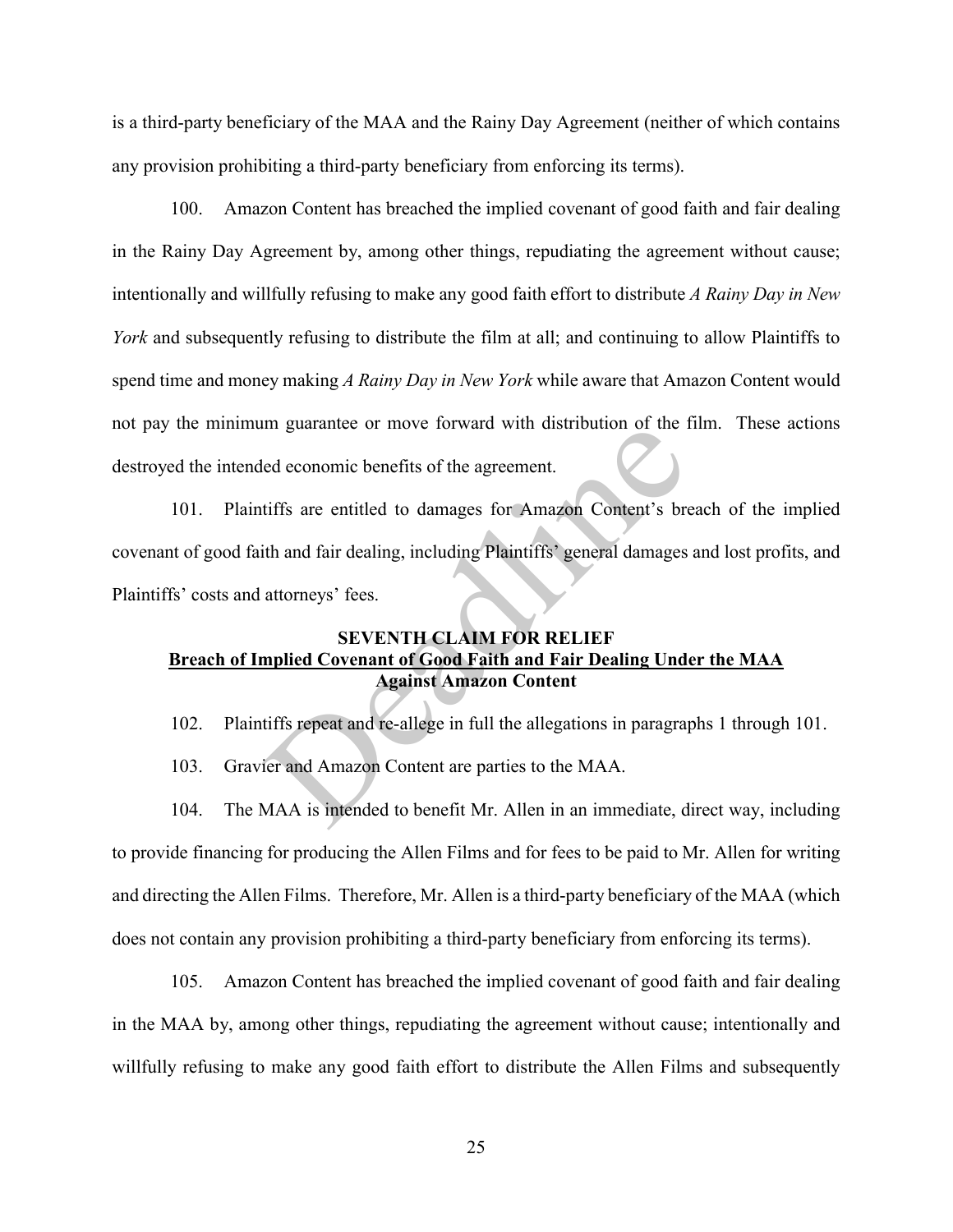refusing to distribute any of the Allen Films at all; and continuing to allow Plaintiffs to spend time and money making *A Rainy Day in New York*, and to spend time and money preparing to produce the remaining Allen Films, while aware that Amazon Content would not pay the minimum guarantees for any of the Allen Films or move forward with distribution of any of the Allen Films. These actions destroyed the intended economic benefits of the MAA.

106. Plaintiffs are entitled to damages for Amazon Content's breach of the implied covenant of good faith and fair dealing, including Plaintiffs' general damages and lost profits, and Plaintiffs' costs and attorneys' fees.

### **EIGHTH CLAIM FOR RELIEF Unjust Enrichment Against All Defendants**

107. Plaintiffs repeat and re-allege in full the allegations in paragraphs 1 through 106.

108. Amazon Studios and Amazon Content have received and continue to receive benefits conferred on them as a result of the wrongful conduct alleged above, including through the substantial increase in value to Amazon Studios' and Amazon Content's film business because of Plaintiffs' commitment under the Allen Film Agreements to produce between four and six films for distribution by Defendants, and through Amazon Studios' and Amazon Content's extensive publicity of their relationship with Mr. Allen and Gravier to promote and enhance the Amazon Studios' and Amazon Content's film production and distribution business. EIGHTH CLAIM FOR RELIEF<br>
Luist Enrichment<br>
Against All Defendants<br>
tiffs repeat and re-allege in full the allegations in paragra<br>
zon Studios and Amazon Content have received and<br>
them as a result of the wrongful conduct a

109. Amazon Studios and Amazon Content received those benefits under circumstances such that it would be against equity and good conscience to permit Defendants to retain them, including that they repudiated their relationship with Mr. Allen and Gravier in bad faith after they had received the benefits.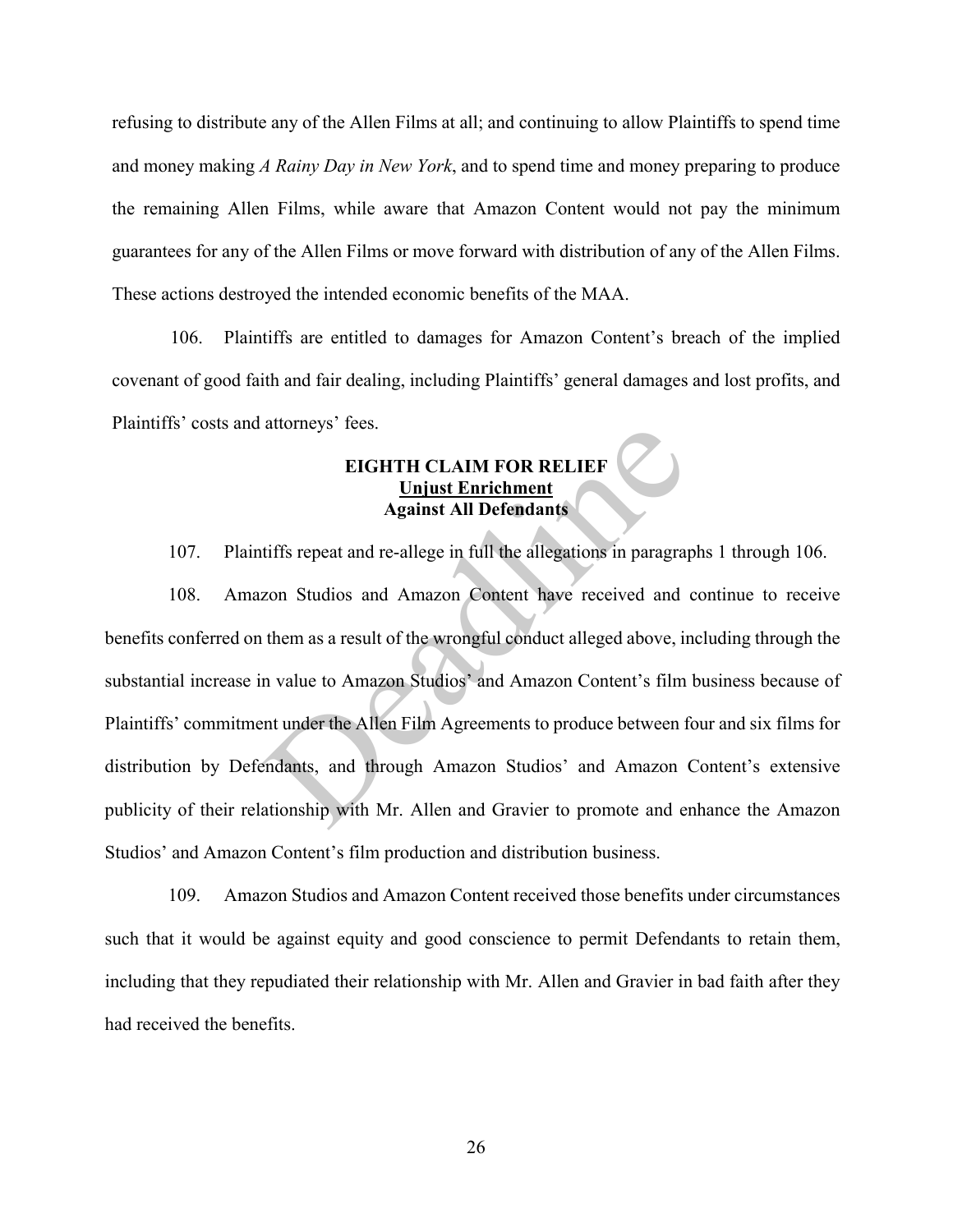110. Mr. Allen and Gravier incurred substantial costs in providing benefits to Amazon Studios and Amazon Content under the Allen Film Agreements, including by producing *A Rainy Day in New York*, preparing to produce the remaining Allen Films, and foregoing other opportunities to finance and distribute the Allen Films.

111. Plaintiffs are entitled to damages equal to the amount of Amazon Studios' and Amazon Content's unjust enrichment, and Plaintiffs' costs and attorneys' fees.

#### **PRAYER FOR RELIEF**

WHEREFORE, Plaintiffs demand judgment against Defendants as follows:

a. For all payments due under the Allen Film Agreements, including in excess of \$68,000,000 in minimum guarantee payments due under the Rainy Day Agreement, 2018 Allen Film Agreement, 2019 Worldwide Allen Film Agreement, and 2020 Worldwide Allen Film Agreement; exactly rainting dentant judgment against Berendinis as for<br>all payments due under the Allen Film Agreements, inc<br>imum guarantee payments due under the Rainy Day Agr<br>019 Worldwide Allen Film Agreement, and 2020 Wor<br>eeneral

- b. For general damages in an amount to be proven at trial;
- c. For special damages in an amount to be proven at trial;
- d. For attorneys' fees and costs incurred by Plaintiffs in this action; and
- e. For such other and further relief as the Court deems just and proper.